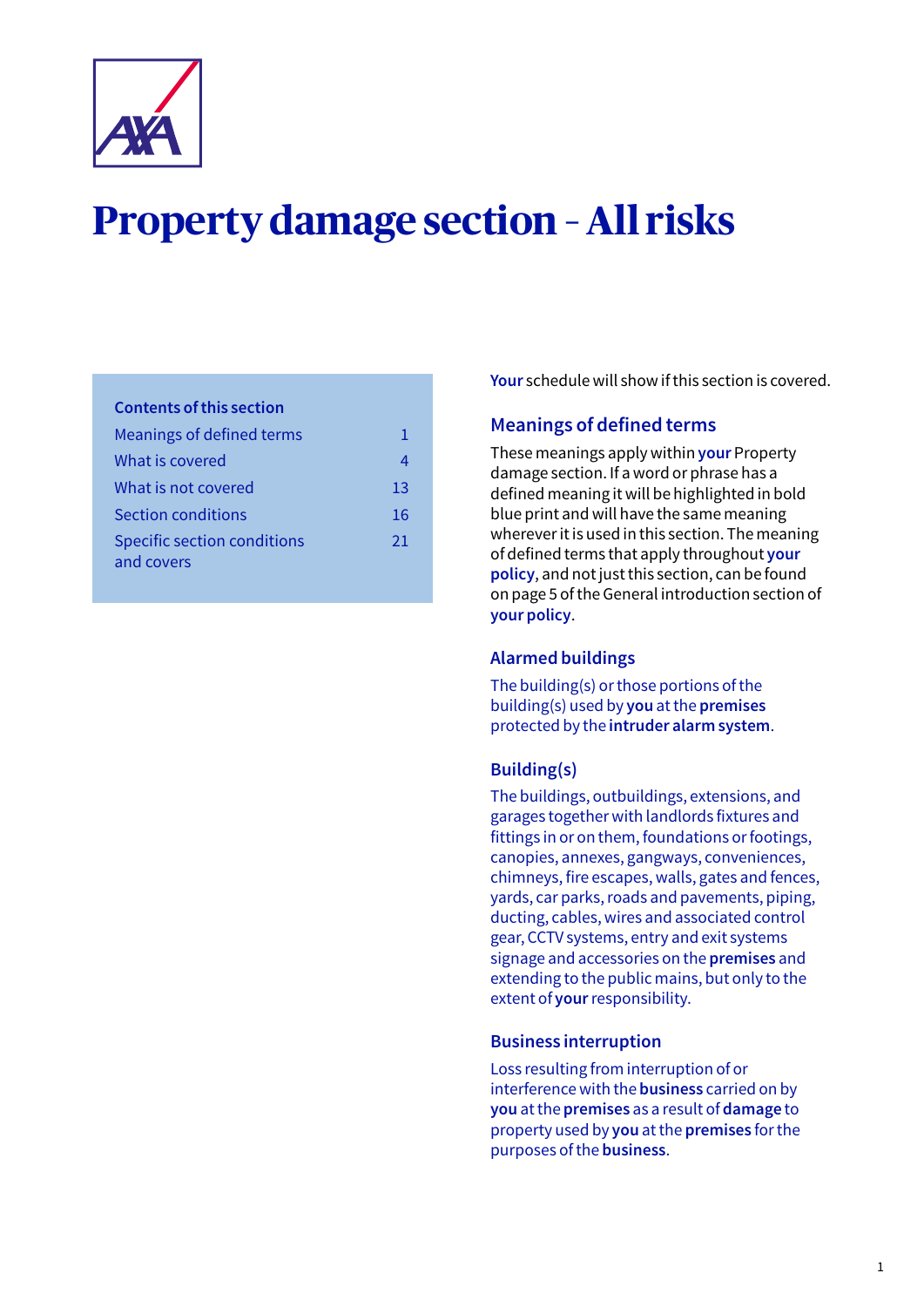#### **Contents**

Contents in and at **your premises** or held in trust by **you** for which **you** are responsible (including wines, spirits, cigarettes and tobacco held for entertainment purposes, promotional materials, leaflets and the like but not more than £5,000 in total value). Contents does not include landlords fixtures and fittings, **stock** and vehicles licensed for road use (including accessories on them).

In addition, and as long as they are not insured elsewhere, **contents** will include

- **1 money** not exceeding £500
- **2** documents, manuscripts and accounting records, but only for the cost of the materials and clerical labour used in recompiling the records. This does not include any expense involved in the recreation of the information recorded
- **3** computer systems records, but only for the cost of the materials and clerical labour and computer time used in recompiling the records. This does not include any expense involved in the recreation of the information recorded
- **4** patterns, models, moulds, plans and designs for an amount not exceeding the cost of the labour and materials used in their reinstatement
- **5** contents of outbuildings
- **6** contents of open yards
- **7** tenants improvements, alterations and decorations
- **8** directors, partners, customers, visitors and employees' personal effects (other than motor vehicles and **money**) not exceeding £1,000 for any one person.

## **Contract works**

The permanent and temporary works undertaken by **you** or on **your** behalf for the purpose of alteration or improvement to the **building(s)**. This includes all unfixed materials and goods for which **you** are responsible, and whether supplied free of charge or not, delivered to or placed on or adjacent to the permanent and temporary works and intended for incorporation in them, in performance of the contract at the **premises** specified in **your** schedule. This does not include any tools, contractor's plant and equipment, site huts and other temporary accommodation and their contents belonging to **you** or hired by **you** under a hiring agreement, hire purchase, lease agreement or on a free loan.

#### **Computer systems**

Computer or other equipment or component or system or item which processes, stores, transmits or receives **data**.

#### **Damage**

Accidental loss, destruction or damage.

#### **Data**

Any data of any sort whatsoever, including without limitation tangible or intangible data, and any programs or software, bandwidth, cryptographic keys, databases, documents, domain names or network addresses or anything similar, files, interfaces, metadata, platforms, processing capability, storage media, transaction gateways, user credentials, websites, or any information whatsoever.

#### **Declared value**

**Your** assessment in accordance with the Basis of claims settlement paragraphs **1**, **2** and **4** under 'What is covered' of this section, for the cost of reinstatement of the **building(s)** and cost of replacement of the **contents** or **other items** applying at the start of the **period of insurance**. Ignoring any increase in cost which may apply during the **period of insurance** but including an allowance for any additional costs to comply with public authority requirements, professional fees and debris removal.

## **Defined peril**

Fire, lightning, explosion, aircraft or other aerial devices or articles dropped from them, riot, civil commotion, strikers, locked-out workers, persons taking part in labour disturbances, malicious persons other than thieves, earthquake, storm, **flood**, escape of water from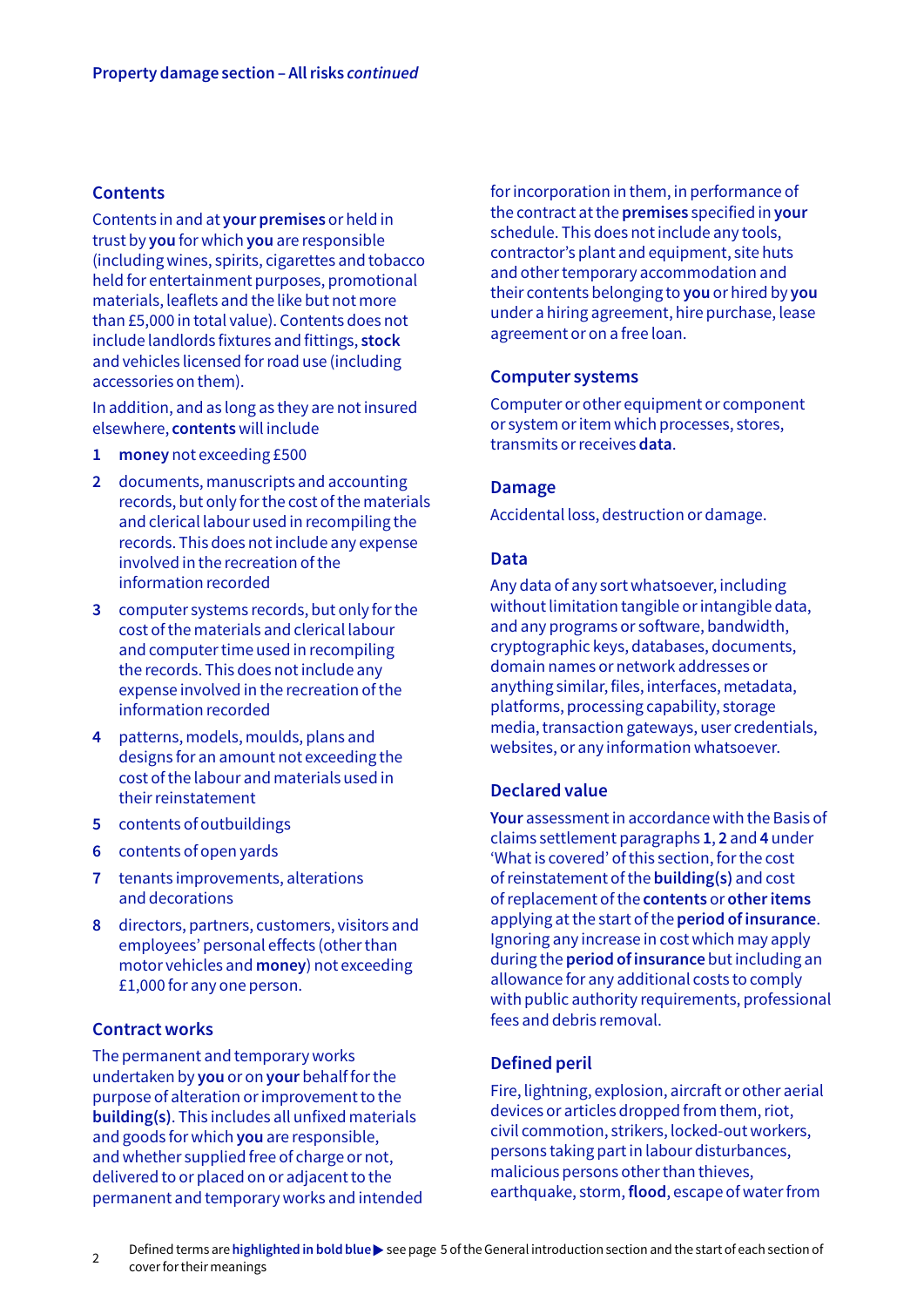any tank, apparatus or pipe or impact by any road vehicle or animal.

## **Denial of service attack**

Any actions or instructions constructed or generated with the ability to damage, interfere with or otherwise affect the availability or performance of networks, network services, network connectivity or **computer systems**. Denial of service attacks include, but are not limited to, the generation of excess traffic into network addresses, the exploitation of system or network weaknesses, the generation of excess or non-genuine traffic between and amongst networks and the procurement of such actions or instructions by other **computer systems**.

## **Flood**

#### **Damage** caused by

- **1** the escape of water from the normal confines of any natural or artificial water course, lake, reservoir, canal, drain or dam.
- **2** inundation from the sea.
- **3** inundation by rainwater or rainwater-induced run off other than where the inundation is solely caused by or solely results from ingress of rainwater through or via the roof of the building.

## **Hacking**

Unauthorised access to any **computer systems**, whether **your** property or not.

#### **Intruder alarm system**

The component parts including the means of communication used to transmit signals to the alarm-receiving centre.

## **Key holder**

**You** or any person or key holding company authorised by **you**, who is available at all times to accept notification of faults to or alarm signals from the **intruder alarm system** and to attend and allow access to the **premises**.

## **Money**

Bills of exchange, uncrossed promissory notes, cash, bank and currency notes, uncrossed cheques, giro cheques including preauthenticated giro cheques, uncrossed postal orders, uncrossed money orders, uncrossed warrants, current postage stamps, unused units in franking machines, National Savings stamps and certificates, National Insurance stamps, trading stamps, gift tokens, gaming machine tokens, lottery tickets (excluding scratch cards held in stock for resale), customer redemption vouchers, authenticated travel tickets, phone cards (excluding phone cards held in stock for resale), holiday with pay stamps, luncheon vouchers, securities for money, travel warrants, crossed warrants, credit company sales vouchers, debit card sales vouchers, crossed cheques, crossed giro drafts, crossed postal orders, crossed money orders, crossed national giro bank orders, crossed promissory notes, crossed bankers drafts, premium bond certificates, VAT purchase receipts, credit card counterfoils, premium bonds, savings bonds, stamped National Insurance cards and National savings certificates.

## **Non-standard construction**

Constructed of materials other than those detailed in the meaning of **standard construction**.

## **Other items**

The items at **your premises** shown under the heading of 'Other items' or 'Miscellaneous' in **your** schedule.

## **Phishing**

Any access or attempted access to **data** made by means of misrepresentation or deception.

#### **Premises**

The premises shown in **your** schedule.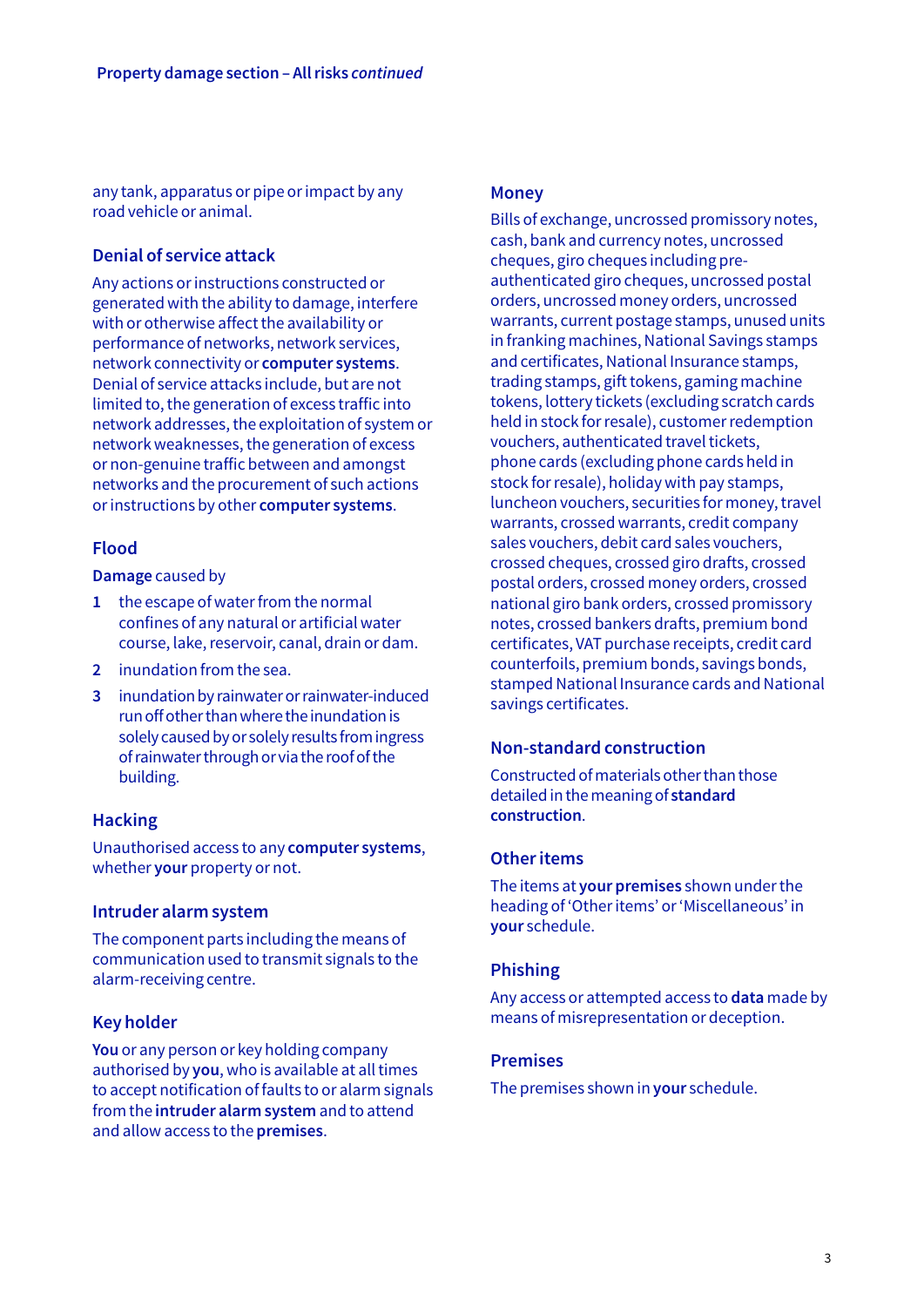#### <span id="page-3-0"></span>**Standard construction**

Brick, stone or concrete built and roofed with slates, tiles, metal, concrete, asphalt or sheets or slabs composed entirely of non-combustible mineral ingredients and plastic roof lights.

Buildings constructed of metal or composite panels insulated with materials other than polystyrene will be regarded as standard construction.

#### **Stock**

Stock and materials in trade, including work in progress, finished goods and customers goods in and at **your building(s)** or held in trust by **you** for which **you** are responsible.

## **Terrorism**

In England, Scotland and Wales: Acts of persons acting on behalf of, or in connection with, any organisation which carries out activities directed towards the overthrowing or influencing, by force or violence, of Her Majesty's Government in the United Kingdom or any other government de jure or de facto.

In Northern Ireland: An act including but not limited to the use of force or violence and/ or threat thereof of any person or group(s) of persons, whether acting alone or on behalf of or in connection with any organisation(s) or government(s) committed for political, religious, ideological or similar purposes, including the intention to influence any government and/or put the public or any section of the public in fear.

In the Channel Islands and the Isle of Man: An act of any person(s) acting on behalf of or in connection with any organisation which carries out activities directed towards the overthrowing or influencing by force or violence of any government de jure or de facto.

## **Unoccupied**

Any building(s) or any portions of the building(s) which are wholly empty, mainly empty or not in use by **you** or any of **your** tenants for more than 30 consecutive days.

#### **Virus or similar mechanism**

Program code, programming instruction or any set of instructions constructed with the purpose and ability or purposely used to damage, interfere with, adversely affect, infiltrate or monitor computer programs, **computer systems**, **data** or operations, whether involving self-replication or not. The meaning of virus or similar mechanism includes but is not limited to trojan horses, worms and logic bombs and the exploitation of bugs or vulnerabilities in a computer program to damage, interfere with, adversely affect, infiltrate or monitor as above.

## **What is covered** 3

#### **Property damage cover**

**We** will cover **you** for **damage** occurring during the **period of insurance** to any of the property insured detailed in **your** schedule. **We** will pay **you** forthe value of the property at the time of its **damage** or for the amount of the **damage** or at **our** option reinstate or replace the property or any part of it in accordance with the following Basis of claims settlement.

## **Basis of claims settlement**

- **1** Claims for the total loss or destruction of **contents** or **other items** will be settled on the basis of replacement of property similar to but no better or more extensive than the **contents** or **other items** when new.
- **2** Claims for partial **damage** to **contents** or **other items** will be settled on the basis of restoration to a condition no better or more extensive than the condition of the **contents**  or **other items** when new.
- **3** Claims for computer systems, records, documents, manuscripts, business books, accounting records and data-carrying materials will be settled on the basis of the value of the materials together with the cost of clerical labour and computer time taken in reproducing those records, but **we** will not cover
	- **a** any expenses in connection with reproducing information to be recorded on them
	- **b** the value to **you** of the information contained in them.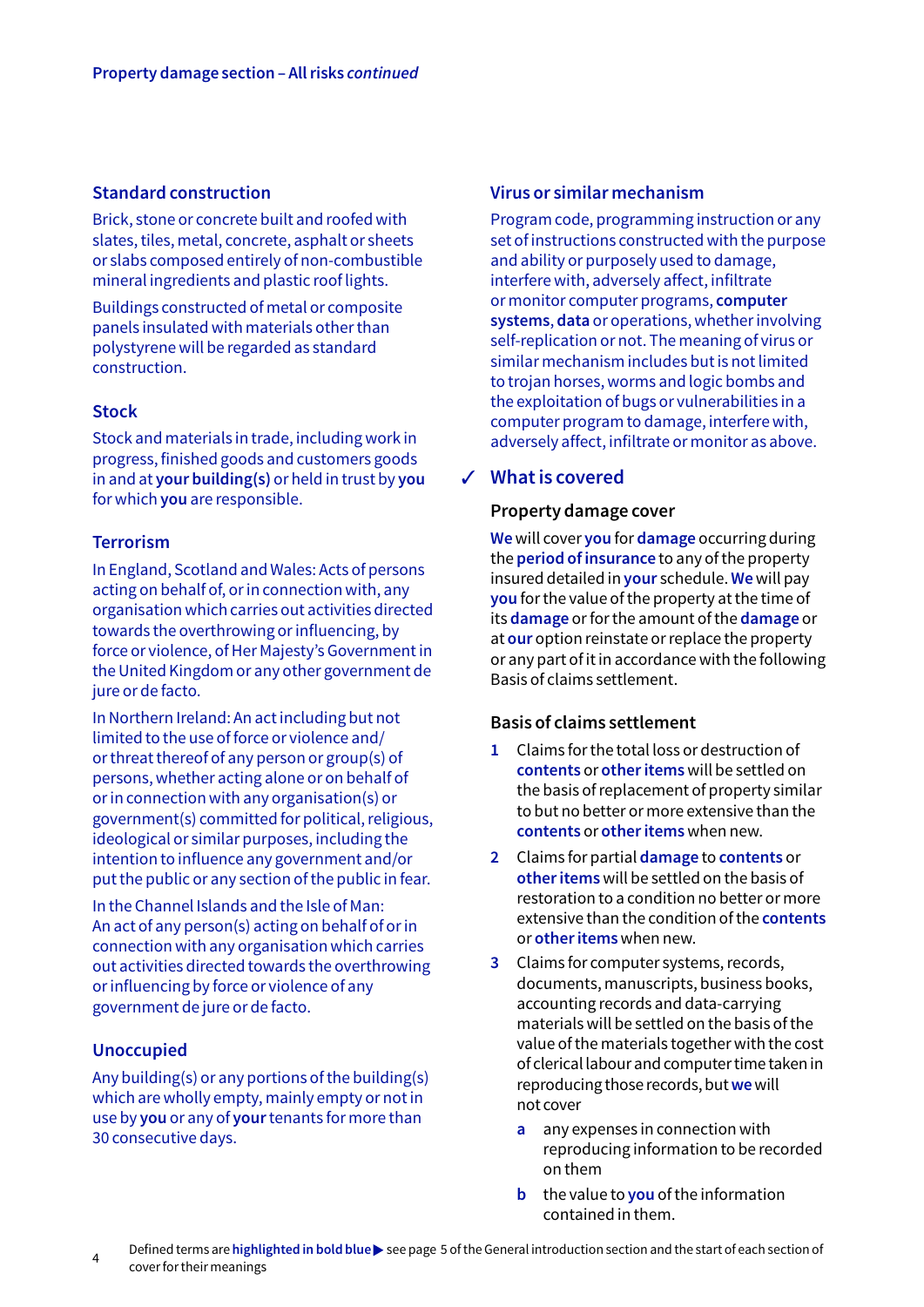- **4** Claims for **damage** to the **building(s)** and tenants' improvements insured as a specific item will be settled on the basis of rebuilding or replacement of the destroyed property or the repair or restoration of the damaged portion of the property in each case to a condition equal to but no better or more extensive than its condition when new.
- **5** Claims for **stock** will be settled on the basis of its value at the time of loss or destruction with an adjustment for wear and tear.

For all claims for the **building(s)**, **contents** or **other items**, no payment will be made beyond the amount which would have been payable under this section if this provision had not been incorporated, until the cost of reinstatement has actually been incurred.

All claims for the **building(s)**, **contents** or **other items** will be settled without deduction for any increases in the **declared value** between the start date of the **period of insurance** and the date of the **damage**.

Provided that

- **1** the **declared value** at the start of the **period of insurance** is not less than the cost of reinstatement at the start of the **period of insurance**
- **2** a revised **declared value** is provided to **us**  annually at renewal

otherwise **our** liability for any claim is limited to the proportion of the claim that the **declared value** at the start of the **period of insurance** has to the cost of reinstatement at the start of the **period of insurance**.

The maximum **we** will pay under this section will not exceed

- **1** in the whole, the total sum insured or for any one item its sum insured or any other limit of liability shown in **your** schedule at the date of **damage**
- **2** the sum insured or limit remaining after deduction for any other **damage** occurring during the same **period of insurance** unless **we** have agreed to reinstate any of the sums insured or limits

adjusted in accordance with the Inflation protection cover.

## **Architects, surveyors, legal and consulting engineers fees cover**

The cover provided for the **building(s)** and **contents** includes an amount for architects, surveyors, legal and consulting engineers fees necessarily incurred, with **our** written consent, in the reinstatement or repair of the property insured, as a result of its **damage**, but **we** will not cover any costs or expenses for preparing any claim.

**We** will not pay for any item more than the item sum insured shown in **your** schedule.

## **Capital additions cover**

**We** will cover **you** for

- **1** any newly acquired and/or newly erected building(s) or building(s) under construction or machinery and plant which is not insured elsewhere for which **you** are responsible
- **2** alterations, additions and improvements to the **building(s)**, or machinery and plant but not for any appreciation in value

#### anywhere within the **policy territories**.

Provided that

- **a** at any one **premises** this cover will not exceed the limits shown in **your** schedule for the **building(s)** and **contents**
- **b you** give **us** details in writing of the additions as soon as possible but in any event within 30 days and **you** will ensure specific insurance is arranged with **us** from the date **you** become responsible
- **c** the provisions of this cover will be fully maintained in addition to any specific insurance effected under **b** above.

## **Contract price cover**

If a sale contract is cancelled entirely due to **damage** to the **stock** sold by **you**, that is not delivered and still **your** responsibility, **our** liability will be based on the contract price. For this section, the value of all **stock** where the sale contract is cancelled in the event of **damage** will also be settled on this basis.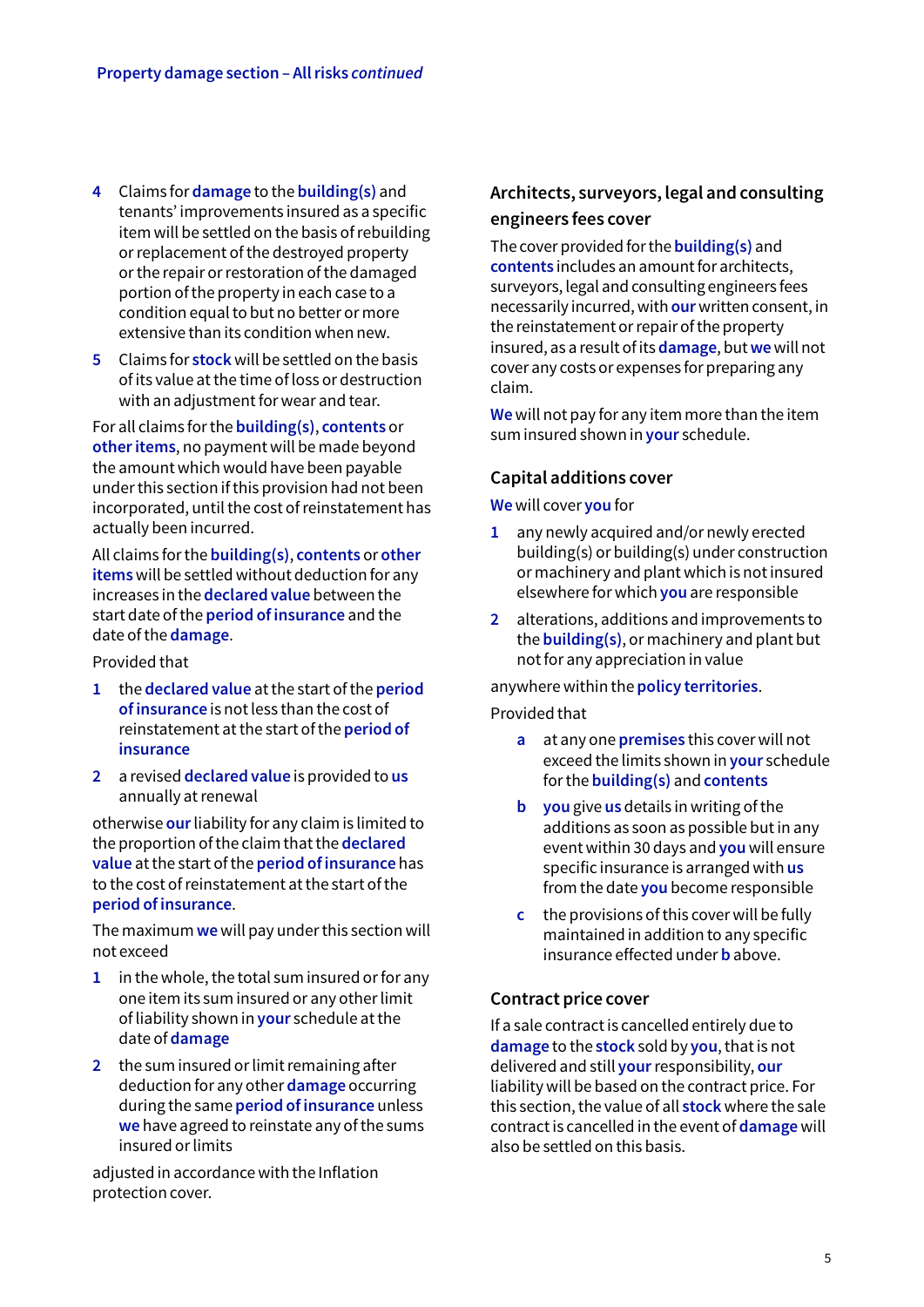#### **Contract works cover**

The cover for each **building(s)** item covered by this section extends to include **contract works** undertaken in the performance of any contract where **you** are responsible for arranging insurance cover under the terms of the contract.

Provided that

- **1** this cover will only apply as long as the **contract works** are not insured elsewhere
- **2 we** will not be liable for the **excess** shown in **your** schedule for each and every loss.

**Our** liability will not exceed the amount shown in **your** schedule for all losses arising out of one claim.

## **Debris removal cover**

**We** will cover **you** for the costs and expenses necessarily incurred by **you** with **our** consent in

- **1** removing debris from
- **2** dismantling and/or demolishing
- **3** shoring up or propping

the portion or portions of the property insured as a result of **damage** covered by this section.

**We** will not cover any costs or expenses

- **1** incurred in removing debris except from the site of the property destroyed or damaged and the area immediately adjacent to the site
- **2** arising from pollution or contamination of property not covered by this section.

**Our** liability for any item under this cover will not exceed the sum insured for the item shown in **your** schedule.

## **Drains clearance cover**

**We** will cover **you** for the costs and expenses necessarily and reasonably incurred by **you** in clearing, cleaning and/or repairing drains, gutters and/or sewers to **your building(s)** or for which **you** are responsible following **damage** up to the limit shown in **your** schedule.

#### **Environmental protection cover**

**We** will pay the additional rebuilding costs following **damage** covered by this section, if **you** elect, with **our** written consent, to rebuild the damaged **building(s)** in a manner that aims to reduce potential harm to the environment or improve energy efficiency.

Provided that

- **1 we** will not pay the additional costs of work **you** had already planned to be carried out prior to the **damage**
- **2** if **our** liability is reduced by the application of any terms or conditions of this **policy**, **our** liability will be reduced proportionately
- **3 we** will not pay any additional costs for replacing undamaged property
- **4** if **you** elect not to rebuild the damaged **building(s)** then this cover will not apply.

**Our** liability for any one claim will not exceed the limit shown in **your** schedule.

## **European Community and public authorities (including undamaged property) cover**

The cover for the **building(s)** and **contents** also includes the additional cost of reinstatement that may be incurred solely due to the necessity to comply with the stipulations of

**1** European Community legislation

or

**2** building or other regulations under or framed in pursuance of any Act of Parliament or by-laws of any public authority

referred to as the stipulations for

- **a** the **damage** to the property insured
- **b** undamaged portions of the property insured

#### but excluding

- **1** the cost incurred in complying with the stipulations
	- **a** for **damage** occurring before the start date of this cover
	- **b** for **damage** not insured by this section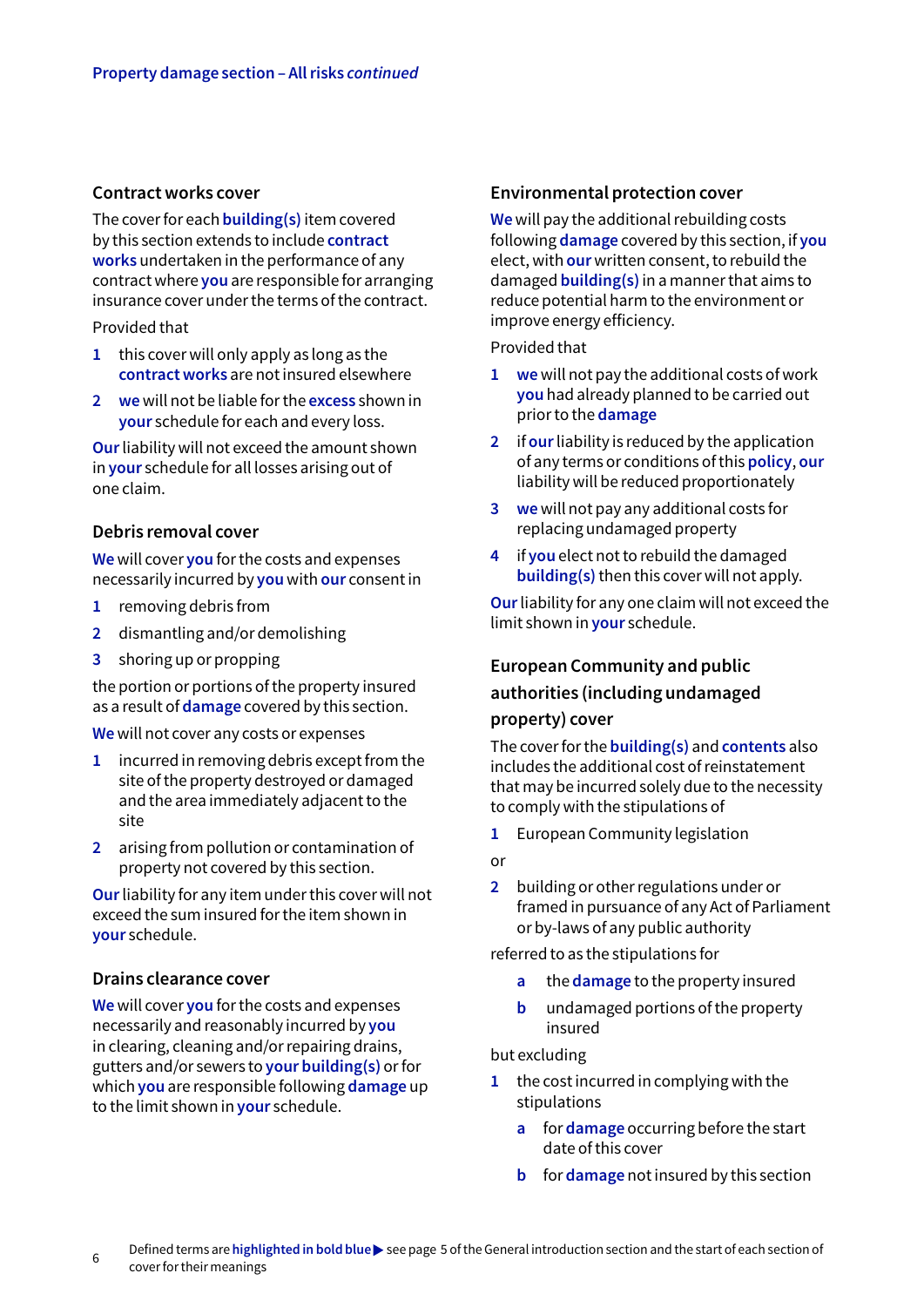- **c** where notice has been served on **you**  prior to the **damage** happening
- **d** where there is an existing requirement which has to be implemented within a given period
- **e** for property covered by this section entirely undamaged by any event covered by this section
- **2** the additional cost that would have been required to make good the property lost, destroyed or damaged to a condition the same as when new, had the need to comply with the stipulations not arisen
- **3** the amount of any charge or assessment arising out of capital appreciation which may be payable for the property or by the owner to comply with the stipulations.

Special conditions applicable to European Community and public authorities cover:

- **1** Reinstatement work must be started and carried out without unreasonable delay and must be completed within 12 months of the date of the **damage** or any further time that **we** agree (during those 12 months).
- **2** The reinstatement work may be carried out on another site (if the stipulations require) subject to **our** liability under this cover not being increased.
- **3** If **our** liability is reduced by the application of any of the terms or conditions of this **policy**, then **our** liability will be reduced proportionately.
- **4** The total amount recoverable under any item of this section, for this cover will not exceed
	- **a** for the lost, destroyed or damaged property
		- **i** 15% of its sum insured
		- **ii** where the sum insured by the item applies to property at more than one location, 15% of the total amount which **we** would have been liable for had the property insured by the item been totally destroyed

**b** for undamaged portions of property (other than foundations), 15% of the total amount which **we** would have been liable for had the property insured by the item at the **premises** suffered **damage**.

**Our** liability for **building(s)** and **contents** will not exceed the sum insured shown in **your** schedule.

## **Exhibition cover**

**We** will cover **you** for any **stock**, **contents** and **other items** described in **your** schedule for a maximum of 15 days whilst at any exhibition within the **policy territories**.

**Our** liability will not exceed the limit shown in **your** schedule for all losses arising out of one claim.

## **Explosives cover**

**We** will cover **you** for **damage** to any property insured shown in **your** schedule, directly or indirectly caused by or as a result of the use of explosives for any theft or any attempted theft at the **premises**. **We** will only cover **you** if the risk of explosion is not insured under any other policy by **you** or on **your** behalf for the same property.

**Our** liability for any one **period of insurance**  will not exceed the sum insured shown in **your** schedule.

## **Fire brigade charges cover**

**We** will cover **you** for the costs and expenses incurred by **you** charged by the Local Authority for extinguishing fire or fire fighting, provided that these costs and expenses are necessary and reasonable.

## **Fire extinguishment expenses cover**

**We** will cover **you** for the cost of replacing or refilling, recharging and/or replenishing extinguishment materials when **you**, **your** employees or the fire brigade attempt to extinguish or minimise **damage**.

Provided that these costs and expenses are not recoverable from the responsible public authority.

**Our** liability for any one claim will not exceed the limit shown in **your** schedule.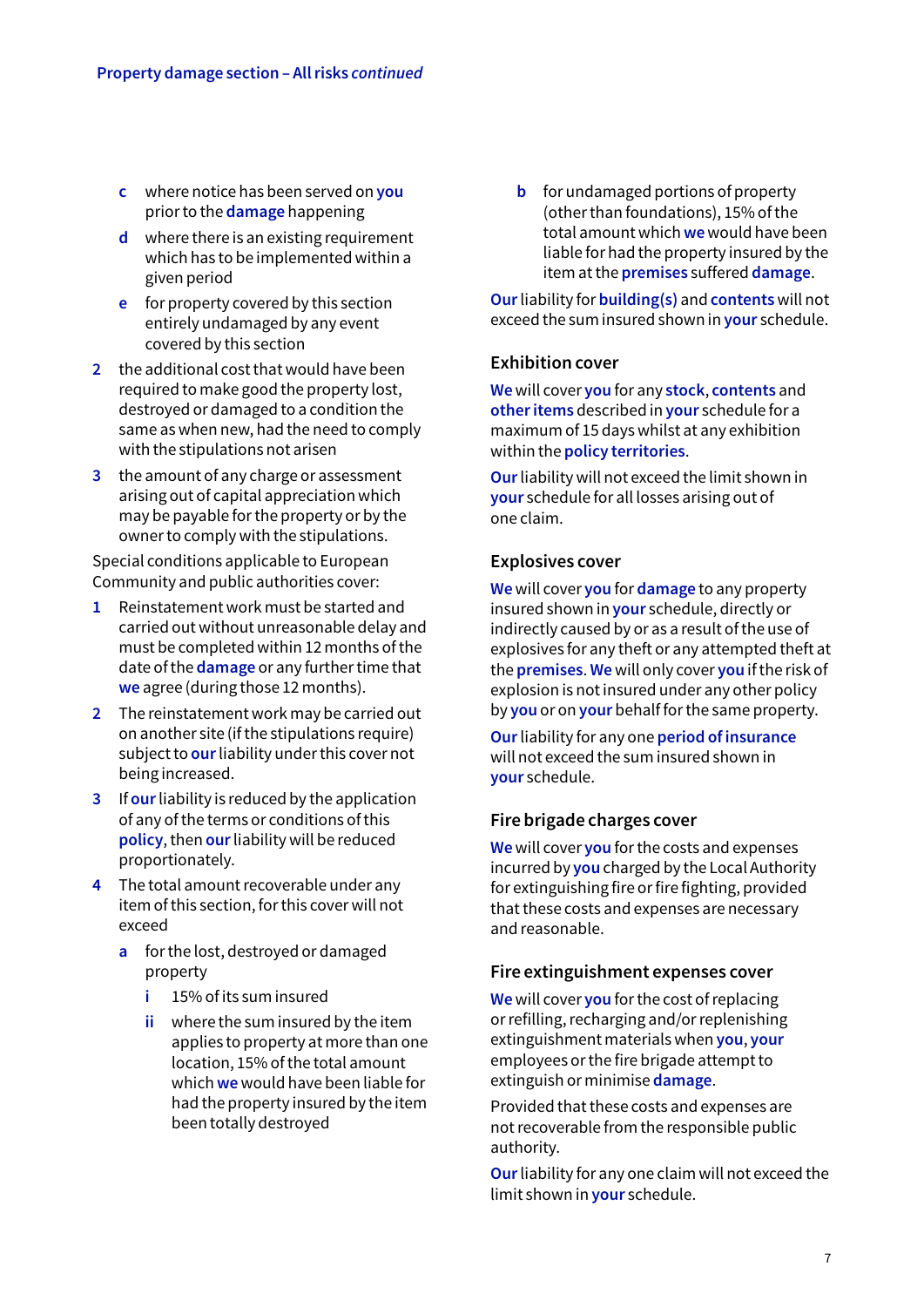#### **Freezer contents cover**

**We** will cover **you** for damage to frozen or chilled goods in any cold chamber due to a change in temperature resulting from any cause, except loss, destruction or damage

- **1** following the deliberate act of any public electricity authority in termination, disconnection, restriction or withholding the supply of electricity
- **2** caused by neglect or misuse.

Provided that

- **1** the cold chamber must be maintained under an annual maintenance contract
- **2** where the cold chamber is over 10 years old, **you** will be responsible for 20% of any claim up to the sum insured.

**Our** liability for any one claim will not exceed the limit shown in **your** schedule.

#### **Further investigation expenses cover**

Where a building has suffered **damage** and, in the opinion of a competent construction professional, there is a reasonable possibility of other **damage** to portions of the same building which is not immediately apparent, **we** will pay the reasonable costs and expenses incurred by **you** with **our** written consent in establishing whether or not such **damage** has occurred.

**We** will also pay the reasonable costs incurred by **you** with **our** written consent in establishing whether or not other surrounding buildings have suffered **damage** in the same incident but only if those buildings are subsequently found to have suffered **damage** for which **we** are responsible.

**Our** liability for any one claim will not exceed the limit shown in **your** schedule.

## **General interest cover**

**We** will automatically note the interest of other parties that may become interested in this insurance throughout the duration of this section. **You** must declare these interests to **us** in writing in the event of any **damage**.

#### **Glass breakage cover**

**We** will cover **you** and at **our** option pay for or make good any breakage or malicious scratching of all internal or external fixed glass, belonging to **you** or for which **you** are responsible at the **premises** during the **period of insurance** and which is in good condition and free from **damage** at the start date of the **period of insurance**.

**We** will also pay for the cost of

- **1** breakage of fixed sanitary ware
- **2** boarding up and repair to associated framework reasonably incurred as a result of an insured breakage. **You** may instruct builders or glaziers to board up where necessary without **our** prior consent
- **3** repair or replacement of lettering, alarm foil or other ornamentation work on glass up to £5,000 in any one **period of insurance**
- **4** repair or replacement of fixed mirrors
- **5** removal or replacement of fixtures and fittings which may be necessary in connection with the replacement of the glass.

**We** will not pay for

- **1** breakage when the **building(s)** are **unoccupied** unless **we** have agreed otherwise
- **2** any property more specifically insured by **you** or on **your** behalf.

**Our** liability for any one claim will not exceed the sum insured shown in **your** schedule.

#### **Inadvertent omissions cover**

Provided that **you** have notified **us** of **your** intention to cover all property in which **you** have an interest and that **you** believe all the property is covered, **we** will cover **you** for **damage** to property that has been inadvertently omitted or the subject of typographical error. **We** will provide cover within the terms of this section, subject to payment of the premium for all such property from the start of this section or from the date of **your** interest in such property if it is erected or purchased after the start of this section.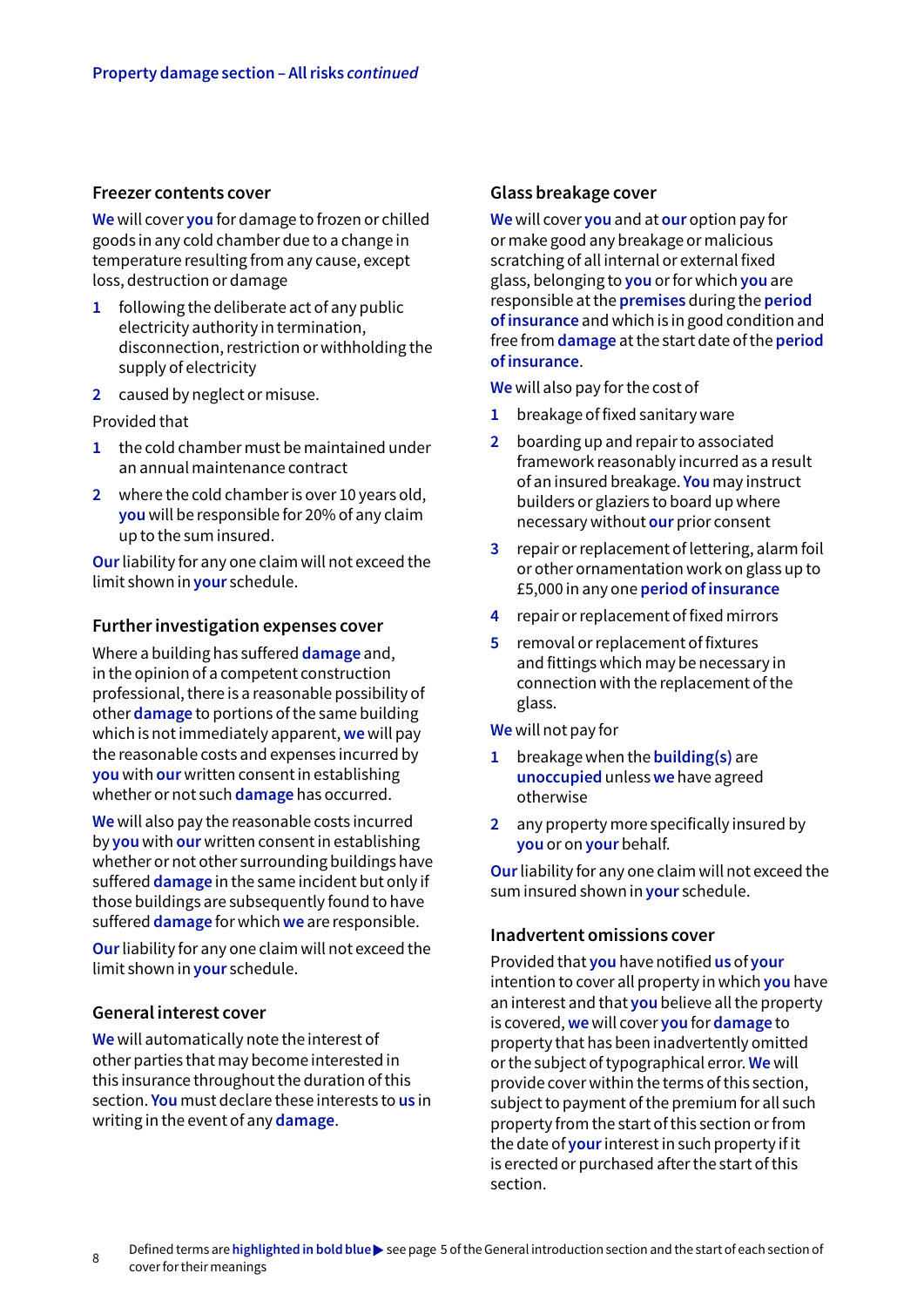Provided that

- **1** the value of the property insured which has been inadvertently omitted shall be added to the **declared value**
- **2** this extension of cover does not apply to property situated outside of the **policy territories** or to **stock** or **other items**.

**Our** liability for any one claim at any one **premises** will not exceed the limit shown in **your** schedule.

## **Inflation protection cover**

**We** will adjust the sum insured for the **building(s)**, **contents** or **other items** at each renewal in line with suitable indices and the renewal premium for this section will be based on the adjusted sums insured.

#### **Landscaped gardens cover**

**We** will cover **you** for the cost of restoring any **damage** caused by the emergency services to landscaped gardens, for which **you** are responsible, when the emergency services are attending the **premises** as a result of a **defined peril**.

**Our** liability in any one **period of insurance** will not exceed the limit shown in **your** schedule.

## **Leased buildings cover**

**We** will cover **you** for **damage** to

**1** the building(s) (including landlords' fixtures and fittings) where **you** are the lessee

and/or

**2** rent payable by **you** in respect of the building(s)

up to the limit shown in **your** schedule but only to the extent of **your** legal liability for **damage**  to those building(s) and/or for rent payable. **We** will not cover any risk which any lessor has covenanted to insure.

Provided that no amount is recoverable under this cover

**1** due to the application of any excess, deductible or average condition under any more specific insurance

- **2** due to a breach, other than any unintentional breach by **you**, of any condition or warranty under any more specific insurance
- **3** in excess of any monetary limit of indemnity under any more specific insurance.

Special conditions applicable to this cover

- **1** if **we** request it, **you** agree to provide **us** with a copy of the lease or the relevant portions of the lease, for any of the **premises** which this cover applies to, and **you** also agree not to extend the relevant sections of the lease for the duration of this insurance without **our** prior consent
- **2 we** will not be responsible for rent payable unless the building which the rent payable relates to is damaged where it is rendered unfit for occupation and then only for the proportion of the rent payable that is equivalent to the time necessary for reinstating the **damage** sustained.

## **Locks and keys cover**

**We** will cover **you** for the cost of replacing locks and keys needed to keep **your building(s)** secure if the keys are stolen using force and/or violence.

**Our** liability for any one claim will not exceed the limit shown in **your** schedule.

#### **Loss reduction expenses cover**

**We** will cover **you** for the costs and expenses necessarily and reasonably incurred by **you** with **our** consent in

- **1** preventing or reducing imminent **damage** which would have been covered by this section
- **2** reducing, mitigating or otherwise alleviating **damage** covered by this section during and after the occurrence of such **damage**.

Provided that

- **1** the impending **damage** was not reasonably foreseeable earlier and would be the natural outcome if the costs and expenses were not incurred
- **2** the impending **damage** did not arise from any defect in the property insured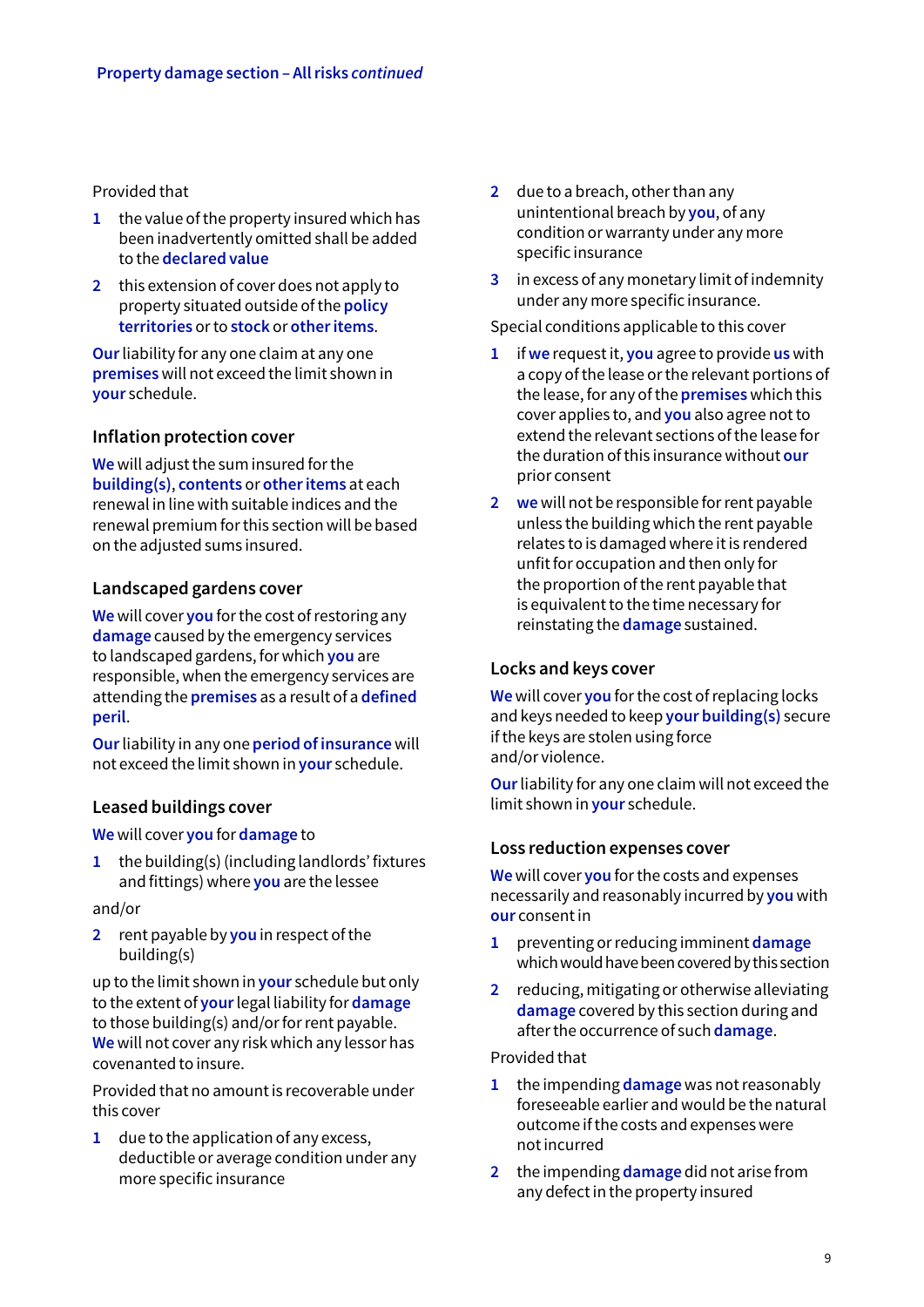**3 we** are satisfied that **damage** which would have been covered by this section has been avoided or reduced as a result of the measures taken.

**Our** liability will not exceed the limit shown in **your** schedule for any one **period of insurance**.

#### **Metered water or gas cover**

**We** will cover **you** for the additional metered water and/or gas charges incurred by **you** as a result of **damage** to the **building(s)** shown in **your** schedule, but **we** will not pay for the charges incurred for any **building(s)** which is **unoccupied**.

Provided that repairs are completed within 30 days of the **damage** being discovered.

The most **we** will pay is based on the amount of the water or gas charges for the period when the **damage** occurs, less the charge paid by **you** for the corresponding period in the preceding year. This will then be adjusted for changes in the suppliers' charges and for variations affecting **your** water or gas consumption during the intervening period.

**Our** liability during any one **period of insurance**  will not exceed the limit shown in **your** schedule.

## **Motor vehicles (stationary risk) cover**

**We** will cover stationary motor vehicles licensed for road use, belonging to or leased by **you** whilst situated at **your premises**, but only if they are not insured elsewhere.

**Our** liability for any one claim will not exceed the limit shown in **your** schedule.

#### **Outworkers cover**

**We** will cover **you** for **damage** to the property shown in **your** schedule whilst at any of the premises of any of **your** outworkers situated anywhere in the **policy territories**.

**Our** liability during any one **period of insurance**  will not exceed the limit shown in **your** schedule for any one outworker.

#### **Pairs and sets cover**

The insurance in respect of the personal property of **your** principals, directors, employees, customers or visitors, where that property consists of articles in a pair or set, is limited to the value of the individual parts which suffer **damage**, irrespective of any special value which that property may have as a pair or set.

#### **Patterns cover**

**We** will cover **you** for **damage** to patterns, jigs, models, templates, moulds, tools, dies, drawings or designs belonging to **you** or for which **you** are responsible whilst at the premises of any machine makers, engineers, founders or other metal workers (excluding any premises occupied by **you**) within the **policy territories**.

**Our** liability for any one claim will not exceed the limit shown in **your** schedule.

## **Public relations expenses cover**

**We** will cover **you** for the costs and expenses necessarily and reasonably incurred by **you** with **our** written consent to employ suitable public relations personnel to deal with press and public announcements and other necessary activities following **damage** covered by this section.

**Our** liability during any one **period of insurance** will not exceed the limit shown in **your** schedule.

## **Seasonal increase cover**

The **stock** sum insured shown in **your** schedule will be increased by 25% during the months of November, December and the first 14 days of the month of January and for 30 days before Easter Day in each **period of insurance**.

## **Seventy two hour cover**

**We** will cover **you** for **damage** within 72 consecutive hours of and caused by the **defined perils** of storm or **flood** as one claim, provided the perils are covered by this section.

**You** can decide when the 72-hour period starts as covered by this section, provided that **damage** occurred before the end of the **period of insurance**.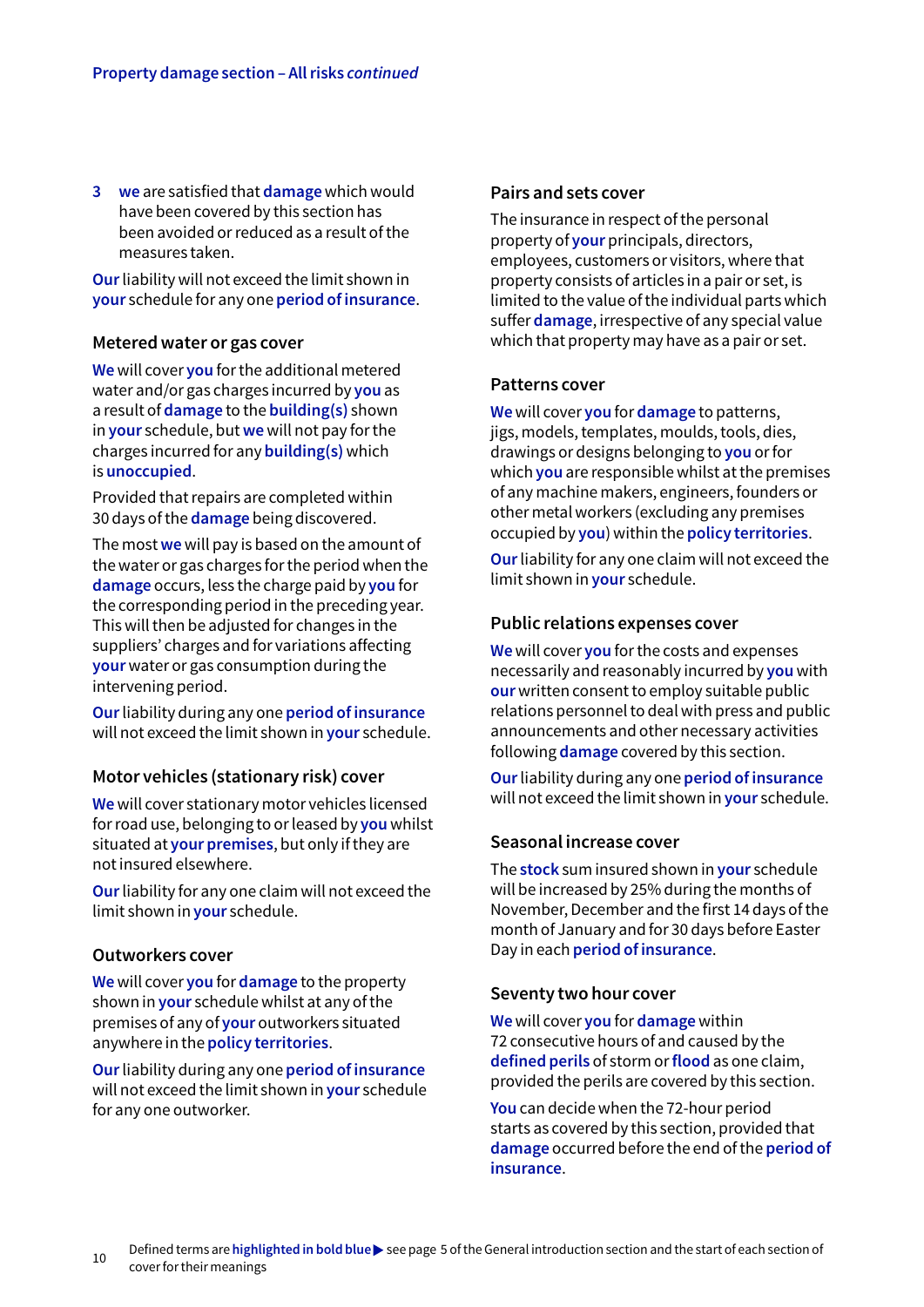## **Sprinkler upgrade costs cover**

**We** will cover **you** for the additional costs incurred, following **damage** to the property shown in **your** schedule, to upgrade an automatic sprinkler installation within **your building(s)** in order to meet current Loss Prevention Council (LPC) rules.

Provided that at the date of the **damage** the installation conforms to the LPC rules current at the date of installation and that the system has a complete service record up to the date of the **damage**.

**Our** liability for any one claim will not exceed the limit shown in **your** schedule.

## **Temporary removal cover**

**We** will cover **contents** or **other items** whilst temporarily removed to any premises not owned or occupied by **you**

**1** for cleaning, renovation, repair or similar purposes

and

**2** in transit to and from such premises

anywhere in the **policy territories**.

Provided that **we** will not cover property that is specifically insured elsewhere.

**Our** liability under each item of this section for any **damage** occurring other than at **your premises** will not exceed 10% of the item sum insured.

## **Temporary removal of documents cover**

**We** will cover **you** for up to 10% of the value of deeds and other documents (including stamps on them) manuscripts, plans and writings of every description, computer systems, records and books (written and printed) whilst temporarily removed

**1** to any premises not owned or occupied by **you**

and

**2** in transit to and from such premises

within the **policy territories**.

This cover does not apply to property that is insured elsewhere.

## **Theft or attempted theft cover**

**We** will cover **you** for any loss, insured by this section, caused by theft or attempted theft

- **1** involving entry to or exit from the building(s) or part of the building(s) occupied by **you** at the **premises** by forcible and violent means
- **2** following assault or violence or threat of violence to **you** or any of **your** partners, directors or employees or any member of **your** family or any other person lawfully at the **premises**.

## **Theft damage to buildings cover**

Where there is no **building(s)** insurance in force under this section, **we** will cover **you** for **damage** to the **building(s)** at the **premises**  shown in **your** schedule resulting directly from theft or attempted theft covered by this section, provided that **you** are the owner of the **premises** or are legally responsible for the **damage**.

**We** will not pay for **damage** to any building(s) which are **unoccupied**.

## **Theft of building fabric cover**

**We** will cover **you** for

- **1 damage** to the external fabric of any **building(s)** insured by this section as a result of theft or attempted theft
- **2 damage** following entry of rainwater as a result of theft or attempted theft of the external fabric of the **building(s)**.

This cover excludes

- **1** any buildings which are **unoccupied**
- **2** the **excess** shown in **your** schedule for each and every claim in respect of each separate **premises** shown in **your** schedule.

**Our** liability for any one claim will not exceed the limit shown in **your** schedule.

## **Trace and access cover**

**We** will cover **you** for the reasonable costs necessarily incurred by **you**, and subsequent making good of **damage**, in locating the source of the leak resulting from

**1** the escape of water from any tank, apparatus or pipe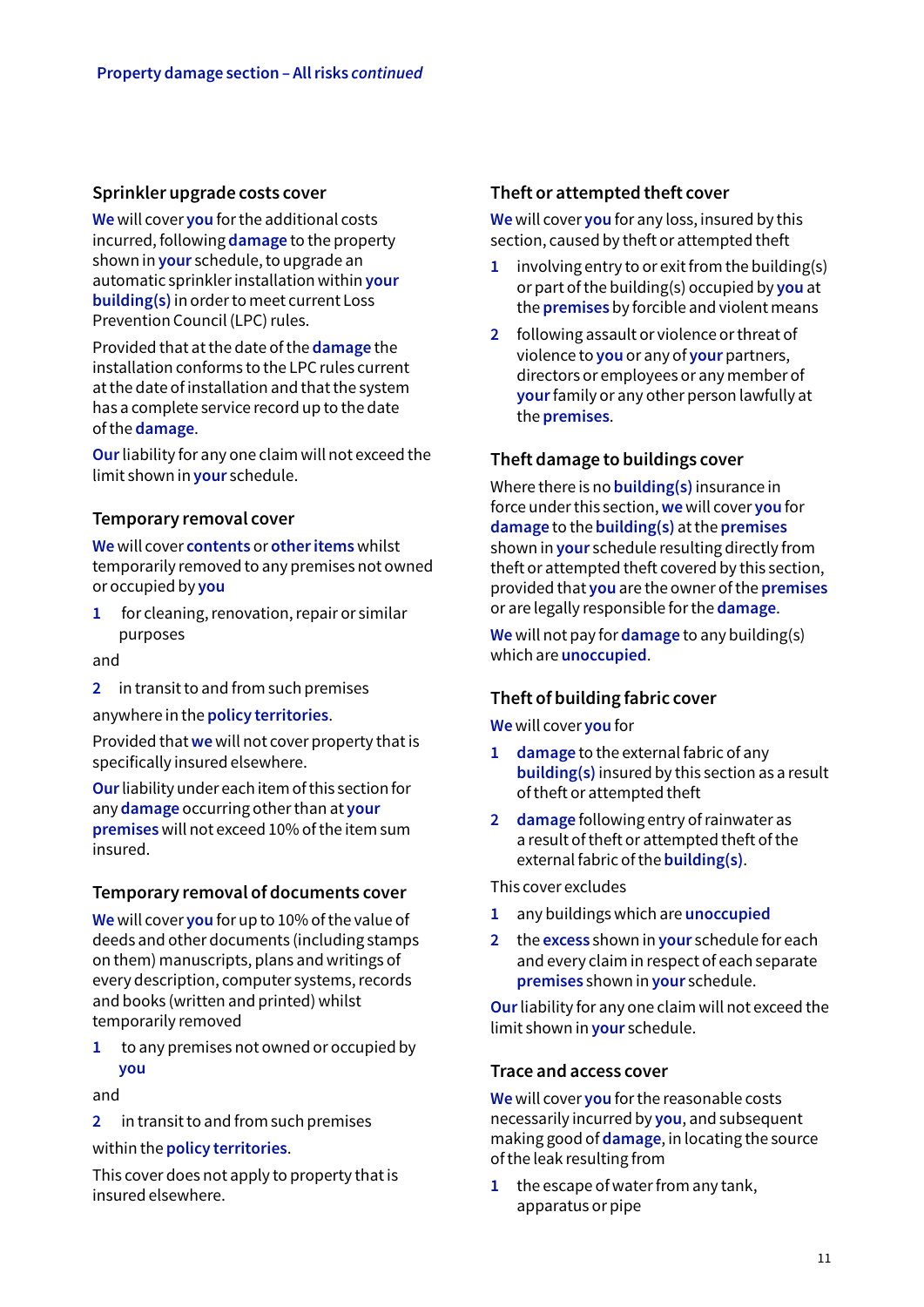**2 damage** to cables, underground pipes and drains serving the **premises**.

**Our** liability for any one claim will not exceed the limit shown in **your** schedule.

## **Unauthorised use of electricity, gas, oil and**

#### **water cover**

**We** will cover **you** for the charges which **you** are responsible for if gas, electricity, oil or water is discharged from a metered system, arising from unauthorised use by persons taking possession, keeping possession or occupying the **building(s)** without **your** authority.

Provided that **you** take all practical steps to terminate the unauthorised use as soon as it is discovered.

**Our** liability for any one claim will not exceed the limit shown in **your** schedule.

## **Undamaged stock cover**

In the event of **damage** covered by this section, **we** will cover **you** for any additional costs and expenses **you** incur less the value of any salvage

- **1** in the event of undamaged **stock** deteriorating and/or being condemned or otherwise becoming unusable
- **2** for items that will form **stock** which **you** are obliged under contract to accept from any other party, but are unable to use.

**Our** liability for any one claim will not exceed the limit shown in **your** schedule.

## **Undamaged tenants improvements cover**

In the event of **damage** covered by this section to the **building(s)** or **contents** specified in **your** schedule and as a result **your** lease is terminated by the lessor under a valid condition of **your** lease, **we** will cover **you** for the value of undamaged tenants fixtures, fittings, alterations, installations or additions, made at **your** expense and for which **you** are responsible and which cannot be legally removed from **building(s)** occupied but not owned by **you**.

Provided that **we** will not be liable for retaining walls, foundations or supports below the surface of the lowest floor or basement or for outdoor trees, shrubs, plants or lawns.

**Our** liability for any one claim will not exceed the limit shown in **your** schedule.

## **Underground pipes and services cover**

**We** will cover **you** for the costs incurred following **damage** which **you** are responsible for to fuel or oil pipes, cables including overhead electricity and telephone cables, septic tanks and associated pipes, underground pipes and drains including inspection covers at the **premises** or connecting the **premises** to the public mains.

Provided that **we** will not cover damage caused by gradual deterioration or wear and tear.

**Our** liability for any one claim will not exceed the limit shown in **your** schedule.

## **Unspecified storage sites cover**

**We** will cover **stock** belonging to **you** whilst at any unspecified location within the **policy territories** used by **you** for storage.

Provided that cover only applies where the **stock** is not insured elsewhere.

**Our** liability for any one claim will not exceed the limit shown in **your** schedule.

## **Value Added Tax cover**

**We** will cover **you** for Value Added Tax (VAT) paid by **you** which is not subsequently recoverable.

Provided that

- **1 a your** responsibility for such VAT arises solely as a result of the reinstatement or repair of the property covered following **damage**
	- **b we** have paid or have agreed to pay for the **damage**
	- **c** if any payment made by **us** in respect of the reinstatement or repair of the **damage** is less than the actual cost of the reinstatement or repair of the **damage**, any payment under this cover resulting from that **damage** will be proportionally reduced
- **2 your** responsibility for VAT does not arise from the replacement property covered being better or more extensive than the property which has been destroyed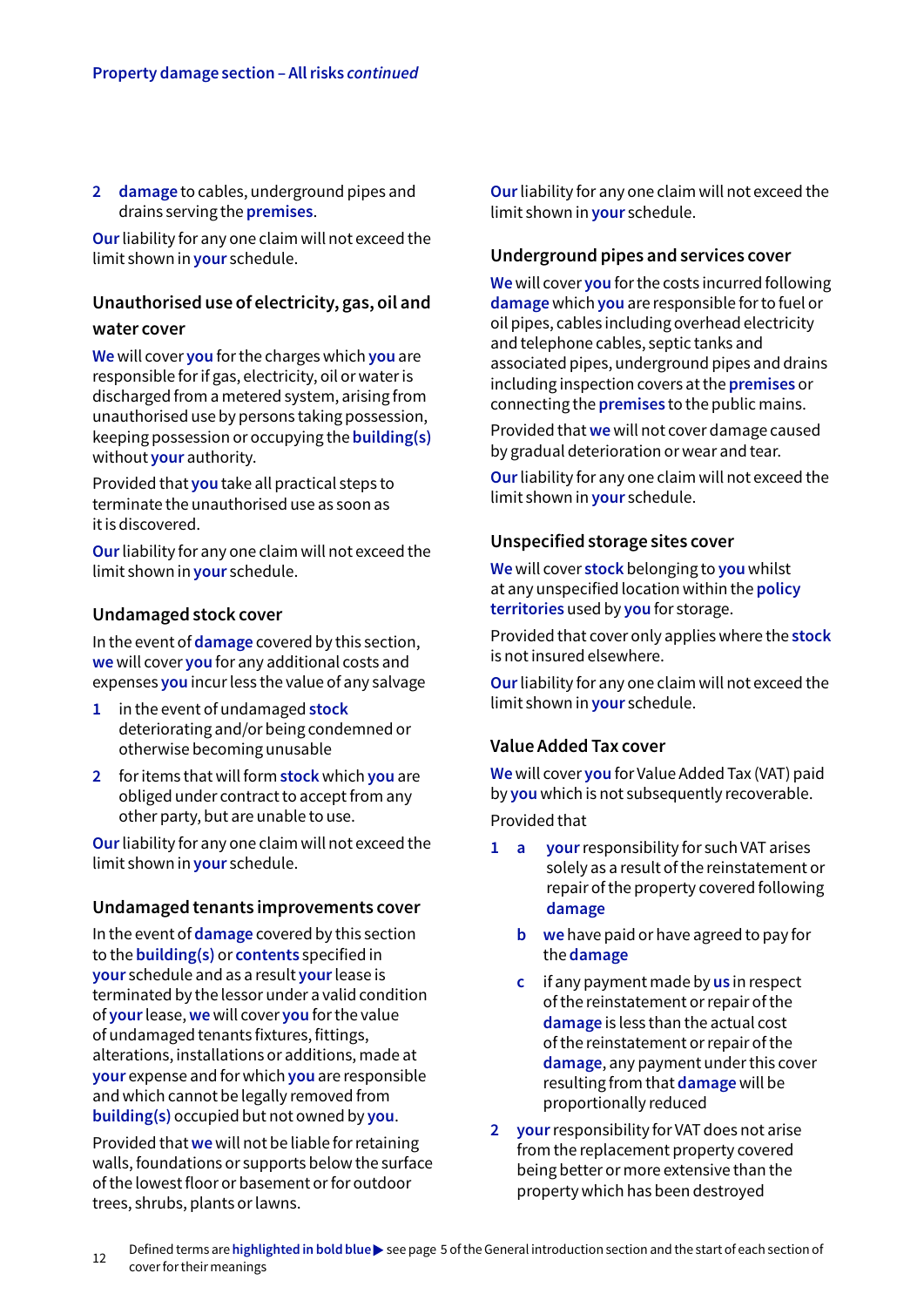- **3** where an option to reinstate the **building(s)**on another site is exercised, **our** responsibility under this cover will not exceed the amount of VAT that would have been payable had the **building(s)** been rebuilt on its original site
- **4 our** responsibility under this cover will not include amounts payable by **you** as penalties or interest for non-payment or late payment of VAT
- **5 you** have taken all reasonable precautions to insure adequately for VAT responsibility at the start date of the **policy** and at each subsequent renewal date.

## **What is not covered** 8

## **Aircraft or aerial devices exclusion**

**We** will not cover **you** for loss, destruction or damage caused by or occasioned by pressure waves caused by aircraft or other aerial devices travelling at sonic or supersonic speeds but **we** will cover subsequent **damage** which itself results from a cause covered by this section.

## **Brittle articles exclusion**

**We** will not cover **you** for loss, destruction or damage to glass (other than fixed glass) china, earthenware, marble or other fragile or brittle objects other than **damage** caused by a **defined peril** which is covered by this section.

## **Business interruption exclusion**

**We** will not cover **you** for any losses, damage, costs or expense of any kind which occurs as a result of **business interruption** under this section, except loss of rent payable where this is shown as covered in **your** schedule.

## **Collapse exclusion**

**We** will not cover **you** for loss, destruction or damage to the **building(s)** or structure caused by its own collapse or cracking other than for **damage** caused by a **defined peril** which is covered by this section.

## **Collusion exclusion**

**We** will not cover **you** for loss, destruction or damage by theft or attempted theft caused by or in conjunction with **you** or any of **your** partners, directors or employees or any member of **your** family or any other person lawfully at the **premises**.

## **Date recognition exclusion**

**We** will not cover **you** for loss, destruction or damage directly or indirectly caused by, contributed to or arising from the failure of equipment (including hardware and software) to correctly recognise any given date, to process data or to operate properly due to failure to recognise any given date but **we** will cover subsequent **damage** which results from a **defined peril** covered by this section.

## **Electrical plant or apparatus exclusion**

**We** will not cover **you** for loss, destruction or damage to any electrical plant or apparatus caused by its own overrunning, short-circuiting, excessive pressure or self-heating.

If the **damage** extends to other property insured, that **damage** is covered by this section.

## **Electronic risks exclusion**

**We** will not cover **you** for any losses directly or indirectly caused by contributed to by or arising from or occasioned by or resulting from

- **1** damage to or the destruction of any **computer systems**; or
- **2** any alteration, modification, distortion, erasure or corruption of **data**

in each case whether **your** property or not, where such loss is directly or indirectly caused by or contributed to by or arising from or occasioned by or resulting from a **virus or similar mechanism** or **hacking** or **phishing** or **denial of service attack**.

**We** will cover subsequent **damage** which is covered by this section, which itself results from a **defined peril** covered by this section, except for damage caused by malicious persons other than thieves.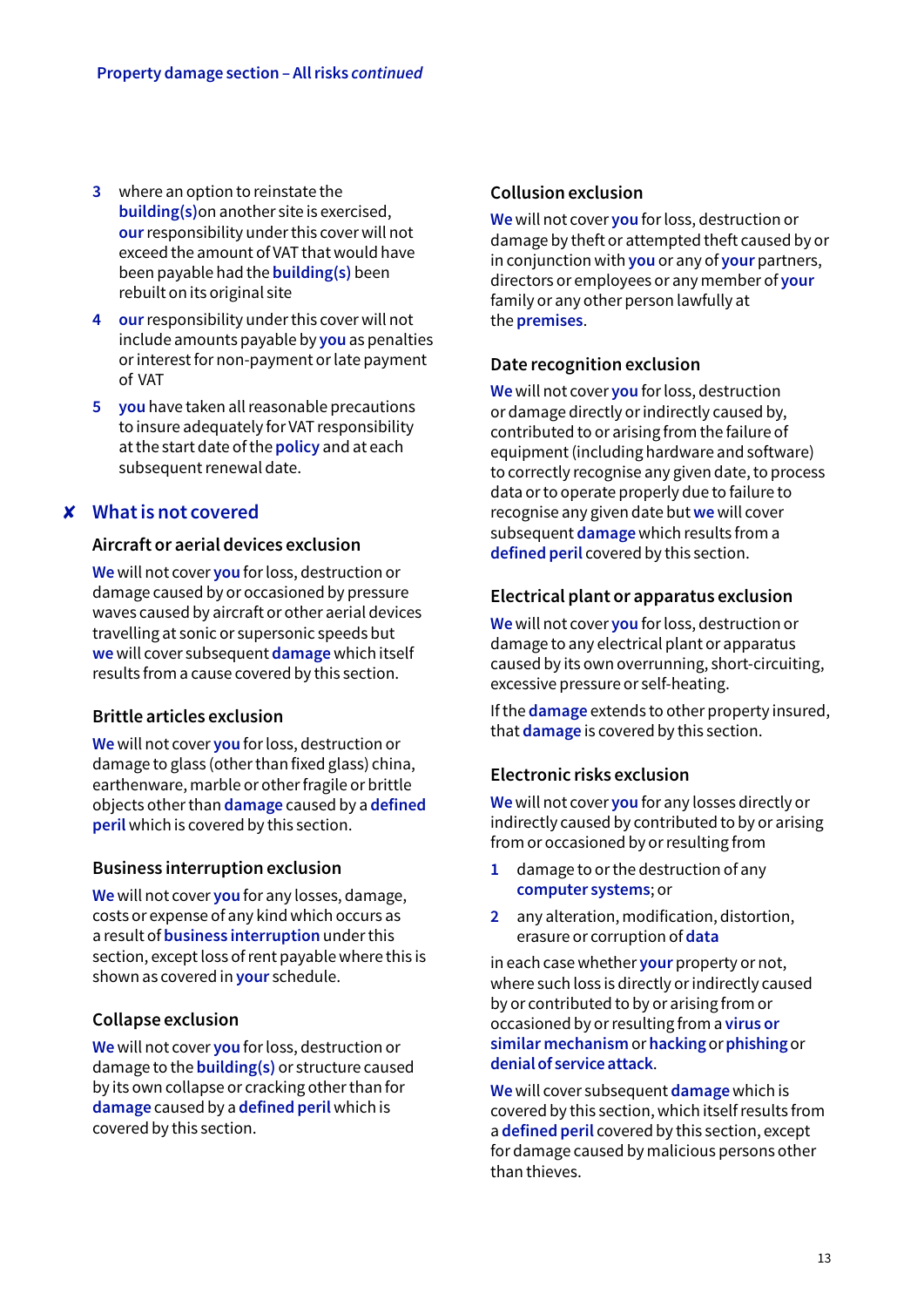#### **Excess exclusion**

**We** will not cover **you** for the **excess** shown in **your** schedule for each and every loss in respect of each separate **premises** shown in **your** schedule, in respect of

- **1 damage** by fire, lightning, explosion, aircraft, riot, civil commotion, strikers, locked-out workers, persons taking part in labour disturbances or earthquake
- **2 flood**
- **3** theft or attempted theft
- **4** all other **damage**.

#### **Faulty or defective workmanship exclusion**

**We** will not cover **you** for loss, destruction or damage caused by or consisting of faulty or defective workmanship, operational error or omission by **you**, any of **your** employees or anyone on **your** behalf, other than for **damage** caused by a **defined peril** which is covered by this section.

## **Fraud and dishonesty exclusion**

**We** will not cover **you** for acts of fraud or dishonesty by **your** employees or any partner, director or member of **your** family, but **we** will cover subsequent **damage** which results from a **defined peril** covered by this section.

#### **Miscellaneous damage exclusion**

**We** will not cover **you** for loss, destruction or damage caused by or consisting of

- **1** corrosion, rust, wet or dry rot, shrinkage, evaporation, loss of weight, dampness, dryness, marring, scratching, vermin or insects
- **2** change in temperature, colour, flavour, texture or finish
- **3** joint leakage, failure of welds, cracking, fracturing, collapse or overheating of boilers, economisers, superheaters, pressure vessels or any range of steam and feed piping connected to them
- **4** mechanical or electrical breakdown or derangement for the particular machine, apparatus or equipment where the breakdown or derangement originates

other than for **damage** caused by a **defined peril**  which is covered by this section.

## **Money exclusion**

**We** will not cover **you** for **money** (other than as detailed in the meaning of **contents**) unless caused by a **defined peril** covered by this section.

## **More specific insurance exclusion**

**We** will not cover **you** for any property more specifically insured by **you** or on **your** behalf.

## **Motor vehicle and other property exclusion**

**We** will not cover **you** for loss, destruction or damage to

- **1** vehicles licensed for road use (including accessories on them) caravans, trailers, railway locomotives, rolling stock, watercraft or aircraft
- **2** property or structures in course of construction or erection and materials or supplies in connection with all such property
- **3** land, piers, jetties, bridges, culverts and excavations
- **4** livestock, growing crops or trees
- **5** pitch fibre pipes

unless specifically covered by this section.

## **Pollution or contamination exclusion**

**We** will not cover **you** for any loss, destruction or damage caused by pollution or contamination unless the **damage** is caused by

- **1** pollution or contamination which itself results from a **defined peril** provided that peril is covered by this section
- **2** any **defined peril** provided that peril is covered by this section, which itself results from pollution or contamination.

#### **Process exclusion**

**We** will not cover **you** for loss, destruction or damage

**1** to the property insured shown in **your** schedule caused by fire resulting from its undergoing any heating process or any process involving the application of heat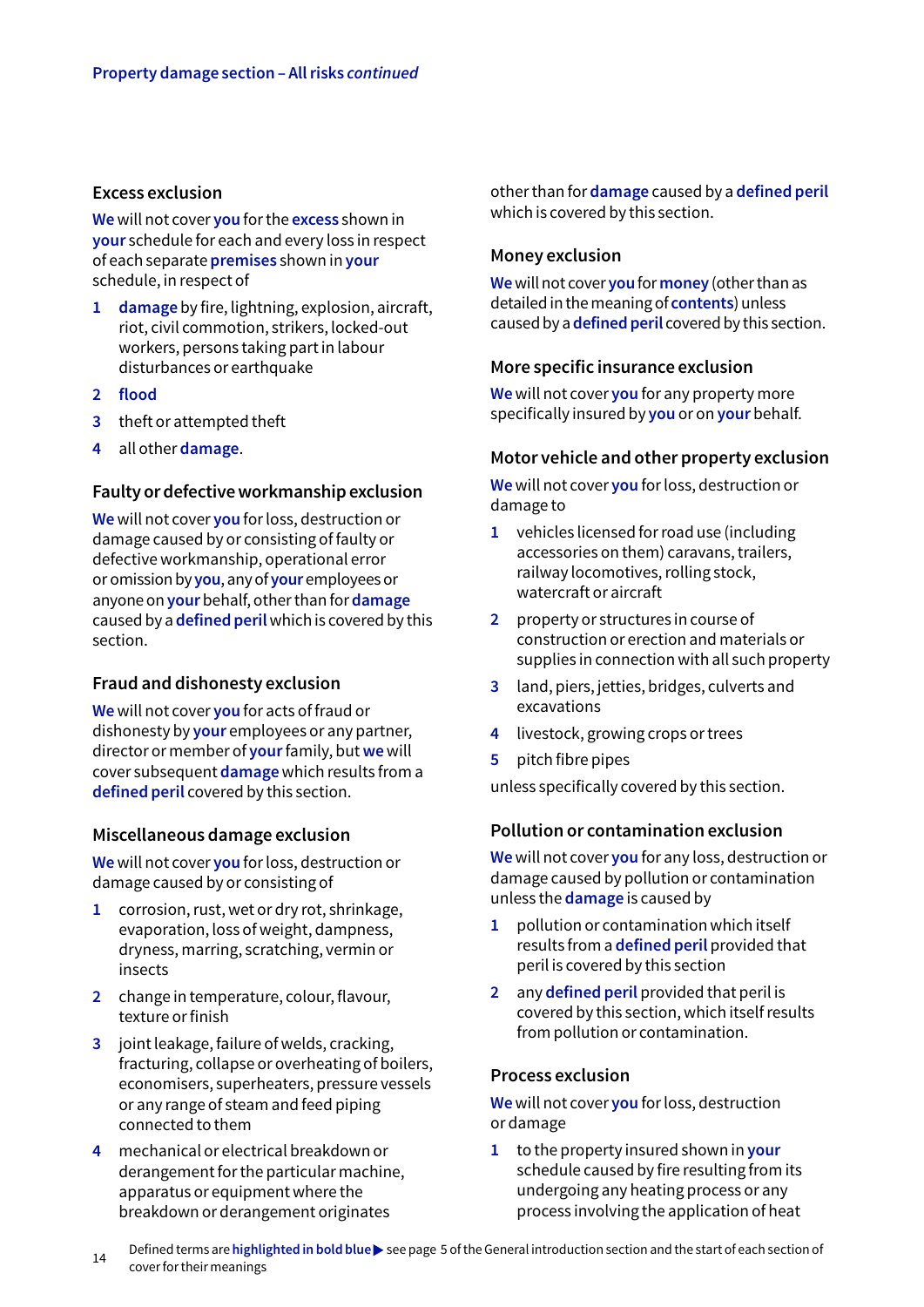**2** (other than by fire or explosion) to the property insured shown in **your** schedule resulting from its undergoing any process of production, packing, treatment, testing, commissioning, servicing or repair.

## **Property in the open exclusion**

**We** will not cover **you** for loss, destruction or damage to fences, gates and moveable property in the open caused by wind, rain, hail, sleet, snow, **flood**, dust or theft.

## **Radioactive contamination exclusion**

**We** will not cover damage, or any other loss or expense resulting or arising from damage to any property, or any consequential loss directly or indirectly caused by or contributed to by or arising from

- **1** ionising radiations or contamination by radioactivity from any nuclear fuel or from any nuclear waste from the combustion of nuclear fuel
- **2** the radioactive, toxic, explosive or other hazardous properties of any explosive nuclear assembly or nuclear component of that assembly.

## **Steam pressure exclusion**

**We** will not cover **you** for loss, destruction or damage caused by or consisting of the bursting by steam pressure of a boiler (not being a boiler used for domestic purposes only) economiser or other vessel, machine or apparatus where internal pressure is due to steam only belonging to **you** or under **your** control.

But **we** will cover subsequent **damage** which results from a cause covered by this section.

## **Subsidence exclusion**

**We** will not cover **you** for loss, destruction or damage caused by or resulting from

- **1** subsidence, ground heave or landslip unless resulting from fire, explosion, earthquake or the escape of water from any tank, apparatus or pipe
- **2** coastal or river erosion

**3** normal settlement or bedding down of new structures.

This exclusion does not apply if subsidence cover is shown as being covered in **your** schedule.

#### **Terrorism and Northern Ireland exclusion**

**We** will not cover **you** for loss, damage, cost or expense of any nature directly or indirectly caused by, resulting from or in connection with

- **1** In England, Scotland, Wales, the Channel Islands and the Isle of Man
	- **a** any act of **terrorism**, regardless of any other cause or event contributing concurrently or in any other sequence to the loss
	- **b** any action taken in controlling, preventing, suppressing or in any way relating to any act of **terrorism**.
- **2** In Northern Ireland
	- **a** any act of **terrorism**, regardless of any other cause or event contributing concurrently or in any other sequence to the loss
	- **b** any action taken in controlling. preventing, suppressing or in any way relating to any act of **terrorism**
	- **c** riot, civil commotion and (except for damageor interruption to the **business** caused by fire or explosion) strikers, locked-out workers or persons taking part in labour disturbances or malicious persons.

If any of the points above are found to be invalid or unenforceable, the remainder of the points shall remain in full force and effect.

In any action, lawsuit or other proceedings or where **we** state that any loss, damage, cost or expense is not covered by this section it will be **your** responsibility to prove that they are covered.

## **Theft or any attempted theft exclusion**

**We** will not cover **you** for loss, destruction or damage caused by or consisting of theft or attempted theft

**1** not involving entry to, or exit from the building(s) or any part of the building(s) used by **you** at the **premises** by forcible and violent means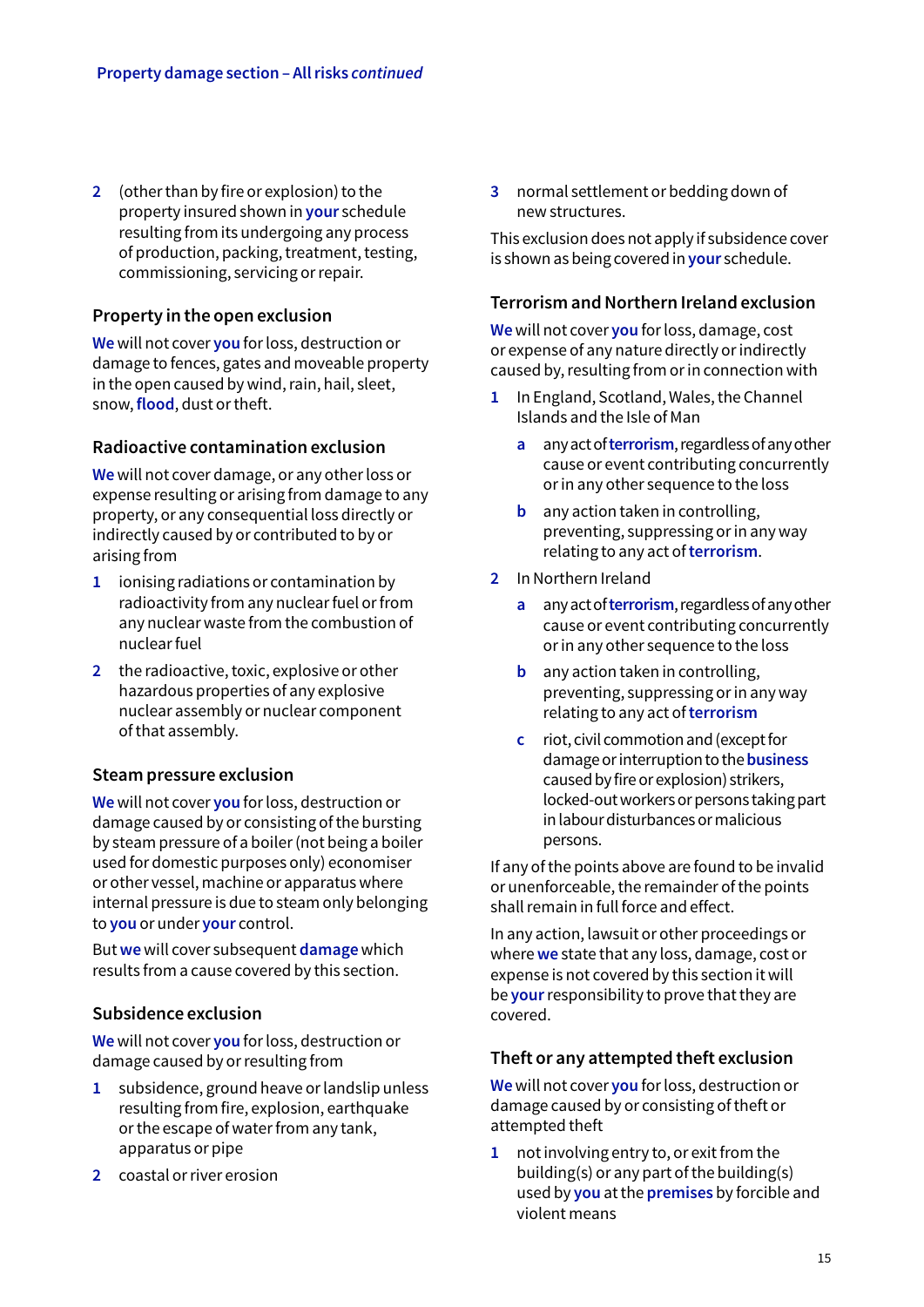- **2** unless as a result of assault or violence or threat of violence to **you** or any of **your** partners, directors or employees or any member of **your** family, or any other person lawfully at the **premises**
- **3** of property in the open or property not contained in a fully secured and locked building.

#### **Unexplained loss exclusion**

**We** will not cover **you** for loss, destruction or damage caused by or consisting of

- **1** disappearance, unexplained or inventory shortage
- **2** misfiling or misplacing of information.

## **Unoccupied building exclusion**

**We** will not cover **you** for loss, destruction or damage to any building which is **unoccupied** caused

- **1** by freezing
- **2** by the escape of water from any tank, apparatus or pipe
- **3** by malicious persons not acting on behalf of or in connection with any political organisation other than by fire or explosion
- **4** by theft damage to the building
- **5** by theft of fabric of the building.

## **Valuables exclusion**

**We** will not cover **you** for loss, destruction or damage to jewellery, precious stones, precious metals, bullion, furs, curiosities, works of art or rare books, but **we** will cover subsequent **damage** which results from a **defined peril**  covered by this section.

## **War risks exclusion**

**We** will not cover any claims caused by or happening through war, invasion, act of foreign enemy, hostilities (whether war is declared or not), civil war, civil rebellion, warlike operations, revolution, insurrection or military or usurped power, confiscation, nationalisation, requisition, seizure or destruction or damage to property by or under the order of any government or public or local authority.

#### **Wear and tear, deterioration exclusion**

**We** will not cover **you** for loss, destruction or damage caused by or consisting of inherent vice, latent defect, gradual deterioration, wear and tear, frost, change in water table level or its own faulty or defective design or materials but **we** will cover subsequent **damage** which itself results from a **defined peril** covered by this section.

## **Section conditions**

These conditions of cover apply only to this section. **You** must comply with the following conditions to have the full protection of **your policy**. Conditions may specify circumstances whereby non-compliance will mean that **you** will not receive payment for a claim. However, **you** will be covered and **we** will pay **your** claim if **you** are able to prove that the non-compliance with these conditions could not have increased the risk of the loss which actually occurred in the circumstances in which it occurred.

## **Arbitration condition**

If **we** agree to pay **your** claim and **you** disagree with the amount to be paid, the amount of the difference will be referred to an arbitrator who is jointly appointed in accordance with the statutory requirements. **You** will not be able to take legal action against **us** over this disagreement until the arbitrators have made their award.

#### **Average condition**

If at the time of **damage** the sum insured is less than the value of the property covered, the amount **we** will pay will be reduced proportionately.

This will not apply to

- **1** a private dwelling, house or household goods and personal effects
- **2** a building used mainly for public religious worship or for connected activities
- **3** agricultural produce from a farm in Great Britain subject to the special condition of average (if shown in **your** schedule as applicable and detailed by endorsement)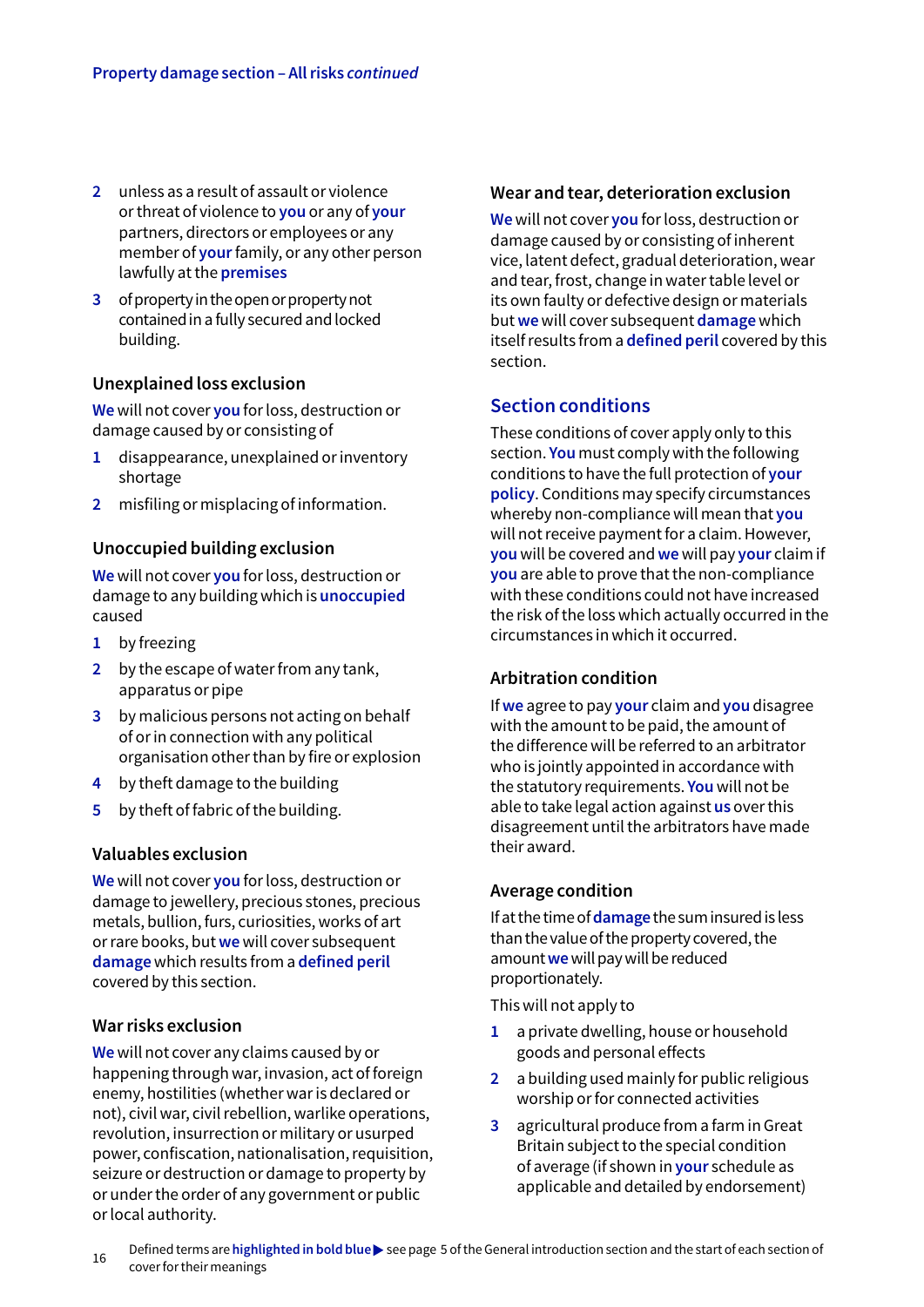- **4** any item subject to the two conditions of average (if shown in **your** schedule as applicable and detailed by endorsement)
- **5** any item subject to the Day one average condition.

## **Construction of buildings condition**

Unless otherwise stated the **premises** described in **your** schedule must be of **standard construction**.

## **Contribution and average condition**

If, at the time of the claim, there is any other policy covering the same property covered by this section, **we** will only be responsible for **our**  proportionate share.

If any other policy is subject to any average (under insurance) condition, this section, if not already subject to average, will be subject to average in the same way as the other insurance policy.

If any other policy has a condition that prevents it from paying its share, **our** share of the claim will be limited to the proportion of the sum insured compared to the value of the property insured.

## **Designation condition**

For the purpose of determining where necessary the heading under which any property is covered **we** agree to accept the designated category under which such property has been entered in **your** books.

## **Explosion condition**

Any vessel, machinery or apparatus or its contents belonging to **you** or under **your** control, which needs examination to comply with any statutory regulations, will be the subject of a contract providing the required inspection.

If **you** do not comply with this condition **you** will not be covered and **we** will not make any payment in respect of a claim.

## **Fire protections condition**

**You** must ensure that all fireproof doors and shutters are kept closed (except during working hours) and all fire protections (including fire extinguishing appliances) must be maintained

in efficient working order during the **period of insurance**.

If **you** do not comply with this condition **you** will not be covered and **we** will not make any payment in respect of a claim for fire and/or explosion.

## **Indemnity condition**

Where an item is marked 'I' in **your** schedule **your** cover is on an indemnity basis which means the cost of replacing the item less an adjustment for wear and tear.

**You** must declare to **us** at the start date of the **period of insurance** the sum insured for those items on this basis. Any claim for **damage** will be settled on this basis subject to

- **1** the value for those items will be calculated on this basis for the purpose of the Average condition
- **2** the maximum amount payable for any one item shall not exceed the sum insured for that item shown in **your** schedule.

## **Minimum security standards condition**

The following minimum level of security must be installed and maintained at the **premises** and put into use whenever the **premises** are closed for business or left unattended.

Alternative minimum security protections can only be installed with **our** written permission.

- **1** all external doors of the building(s) or any part of the building(s) used by **you** at the **premises** must be secured as follows
	- **a** timber doors must be fitted with an appropriate mortice deadlock which has 5 or more levers and/or conforms to British Standards BS 3621 or European Norm EN 1303 together with a matching metal box striking plate, installed in accordance with the manufacturer's recommendations
	- **b** aluminium doors must be fitted with integral cylinder key operated mortice deadlocks to EN 1303
	- **c** UPVC doors must be fitted with key operated multi-point locking devices incorporating swinging/claw locking bolts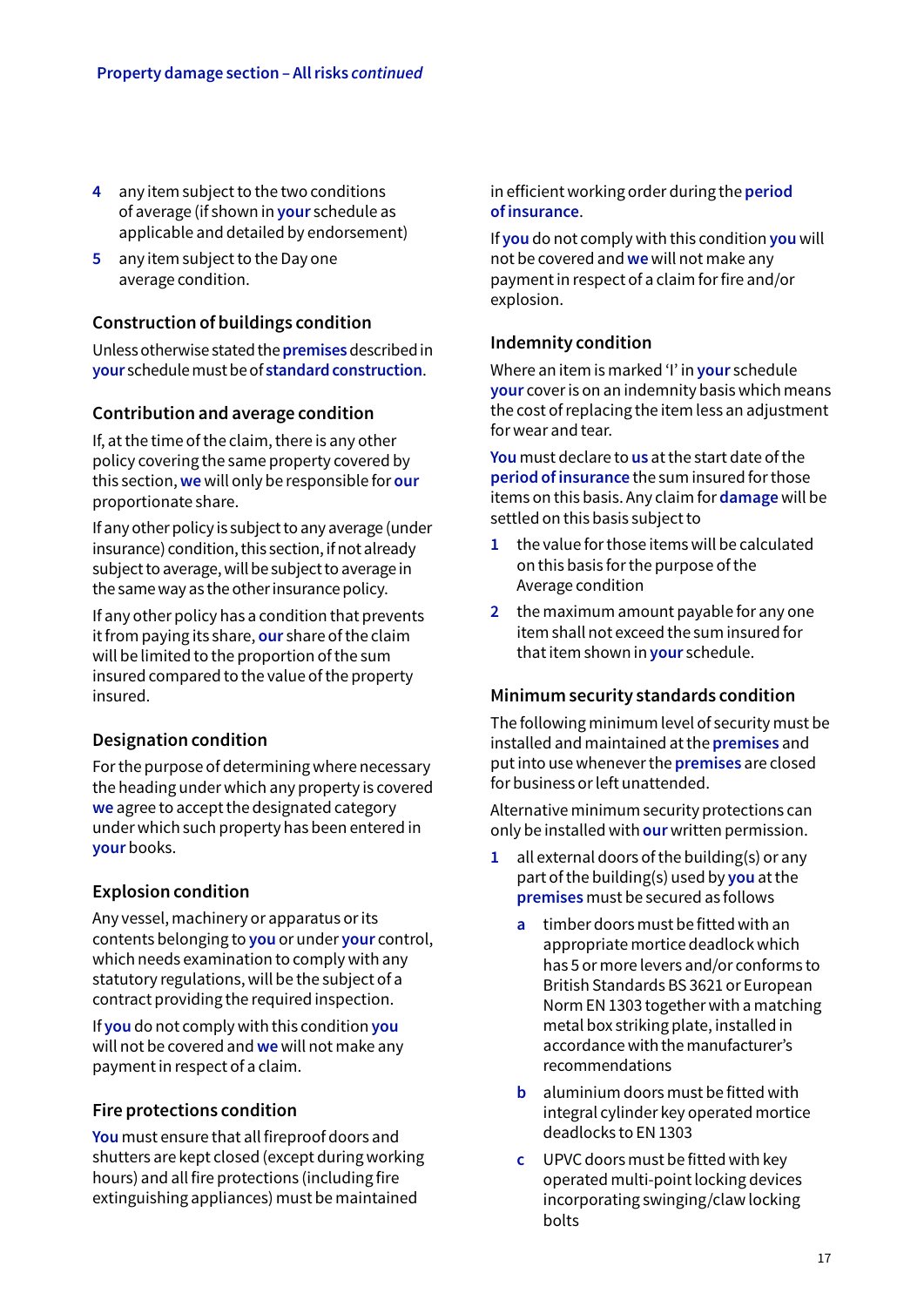- **d** the first closing leaf of double leaf doors must be fitted internally with bolts top and bottom
- **2** all internal doors in the building(s) that give access to any part of the building(s) not used by **you** for the purpose of the **business** are to be fitted with
	- **a** timber doors must be fitted with an appropriate mortice deadlock which has 5 or more levers and/or conforms to BS 3621 or EN 1303 together with a matching metal box striking plate, installed in accordance with the manufacturer's recommendations
	- **b** aluminium doors must be fitted with integral cylinder key operated mortice deadlocks to EN 1303
	- **c** UPVC doors must be fitted with key operated multi-point locking devices incorporating swinging/claw locking bolts
	- **d** the first closing leaf of double leaf doors must be fitted internally with bolts top and bottom
- **3** all opening external basement, ground floor and other accessible windows (accessible includes a window that can be easily reached from an adjacent flat roof, a fire escape, balconies, canopies or down pipes), fanlights, roof lights, skylights must all to be fitted with suitable and appropriate key operated window locks, installed in accordance with the manufacturer's recommendations. All louvered windows must have their louvers permanently fixed into place to ensure they cannot be removed from their fixings

 This requirement does not apply to windows protected by solid steel bars, weld mesh or expanded metal grills securely fixed to the brickwork surrounding the window

**4** any door or window officially designated by the local planning officer, local building control officer or as defined within the business fire risk assessment forming part of an emergency exit route, is excluded from the above requirements. The doors and windows must only be secured using

suitable and appropriate internally operated quick release type of security devices, specifically designed for this purpose with mortice deadlocks conforming to BS 8621; panic bars/latches conforming to BS EN 1125

- **5** each item of electronic equipment with an individual replacement value of £10,000 or more must be securely anchored to the desk, workstation or to the structure of the building in accordance with the following Loss Prevention Standard (LPS) requirements
	- **a** in respect of electronic equipment such as PCs, Laser Printers or Fax Machines, all items must be secured in accordance with LPS 1214 requirements
	- **b** in respect of electronic equipment such as Blade Servers, Computer Cabinets and Security Enclosures, all items must be secured in accordance with LPS 1175 requirements.

If **you** do not comply with this condition **you** will not be covered and **we** will not make any payment in respect of a claim for malicious damage and/or theft or attempted theft.

## **Modern materials condition**

Where an item is marked 'MM' in **your** schedule **your** cover is on a modern materials basis which means the cost of erecting modern buildings providing comparable facilities to the existing structures.

**You** must declare to **us** at the start date of the **period of insurance** the sum insured for those items on this basis. Any claim for **damage** will be settled on this basis subject to

- **1** the value of the **building(s)** will be calculated on this basis for the purpose of the Average condition
- **2** the amount payable for any **building(s)** shall not exceed either the cost of a modern building providing comparable facilities or the sum insured, whichever is less.

## **Mortgagee's condition**

The act of neglect of any mortgagor or occupier of any **premises** covered by this section where the risk of **damage** is increased without the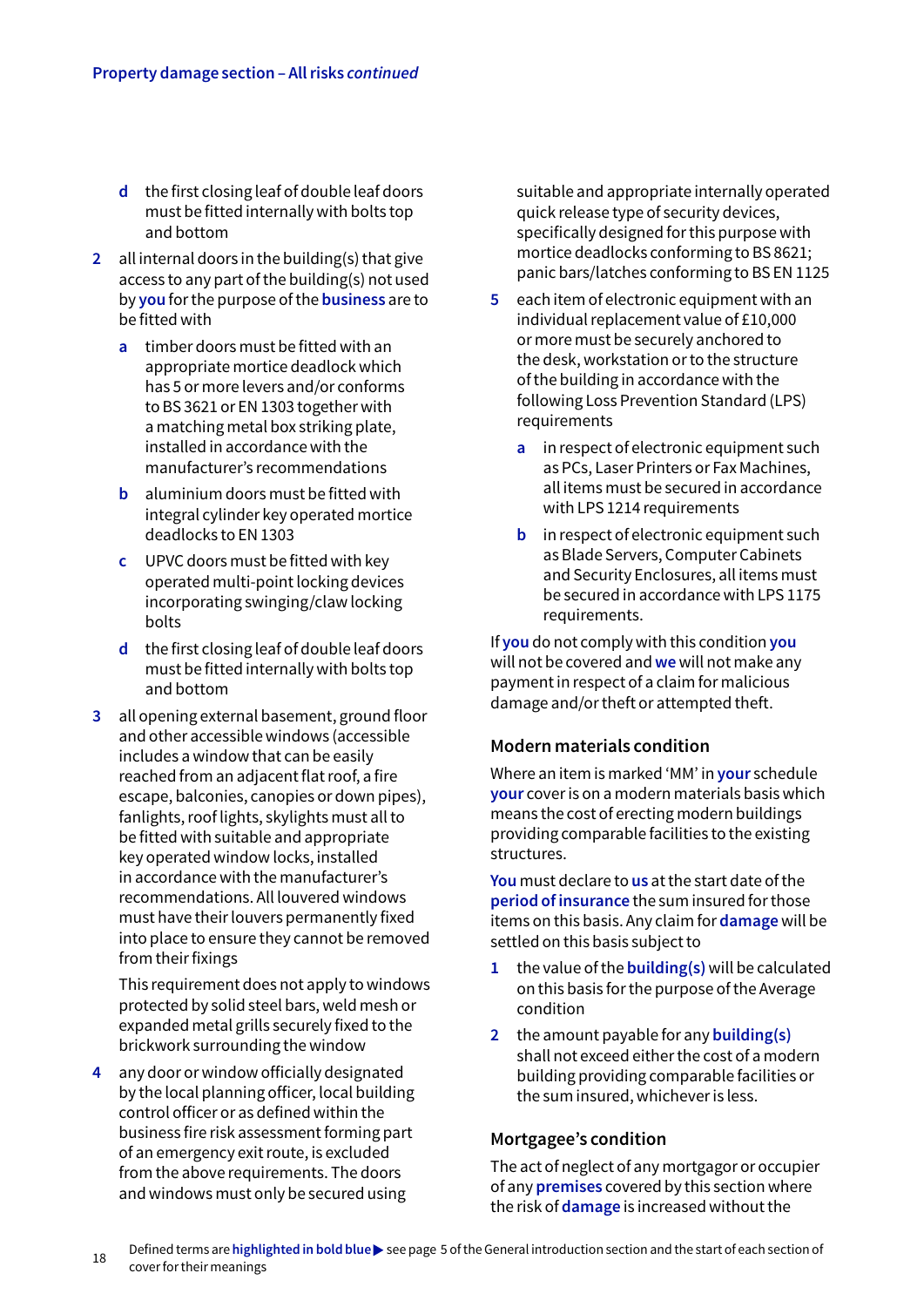authority or knowledge of any mortgagee will not prejudice the interest of the latter party (or parties) in this section, provided they tell **us** immediately when they become aware of any increased risk, pay any necessary additional premium and comply with any additional terms agreed with **us**.

## **Non-invalidation condition**

The cover provided by this section will not be invalidated by any act or omission or an alteration where the risk of **damage** is increased unknown to **you** and beyond **your** control, provided that when **you** become aware of it, **you** tell **us** immediately and pay any necessary additional premium and comply with any additional terms agreed with **us**.

## **Police notification condition**

**You** must immediately notify the police of any loss or **damage** by theft or attempted theft of the property covered by this section. **You** must take all reasonable steps for the discovery and punishment of the guilty person or persons and to trace and recover the property lost.

If **you** do not comply with this condition **you** will not be covered and **we** will not make any payment in respect of a claim for theft or attempted theft.

## **Protective and locking devices condition**

All locks, bolts, bars, window fastenings and other protective and locking devices installed at the **premises** must be maintained and put into operation whenever the **premises** are closed for business or left unattended.

If **you** do not comply with this condition **you** will not be covered and **we** will not make any payment in respect of a claim for malicious damage and/or theft or attempted theft.

## **Reinstatement condition**

This condition is not applicable to motor vehicles and their accessories, personal effects or **stock**.

Where an item is marked 'R', in **your** schedule **your** cover is on a reinstatement basis which means the cost of reinstatement of the property lost, destroyed or damaged.

#### Provided that

- **1 our** liability for the repair or restoration of property that has suffered **damage** in part only will not exceed the amount **we** would have been liable for had the property been completely destroyed
- **2** if the sum insured at the time of any **damage** is less than 85% of the cost which would have been incurred in reinstating the whole of the property covered by any item, at the time of rebuilding or replacement, the amount payable by **us** will be proportionately reduced
- **3** no payment will be made beyond the amount which would have been payable in the absence of this cover
	- **a** unless reinstatement commences and proceeds without unreasonable delay
	- **b** until reinstatement costs have been actually incurred
	- **c** if the property covered by this section at the time of its **damage** has any other insurance in force which is not on the same basis of reinstatement
- **4** all the terms and conditions of the **policy**  will apply
	- **a** to any claim payable under this condition unless they have been amended by this condition
	- **b** if any claim is payable as if this condition had not been included.

## **Reinstatement of sum insured after loss condition**

In the event of **damage** the sum insured by this section will be automatically reinstated from the date of the **damage** unless written notice is given to the contrary either by **us** or by **you**.

Provided that in the event of reinstatement **you** will

**1** pay the necessary premiums that may be required for the reinstatement, from the date of reinstatement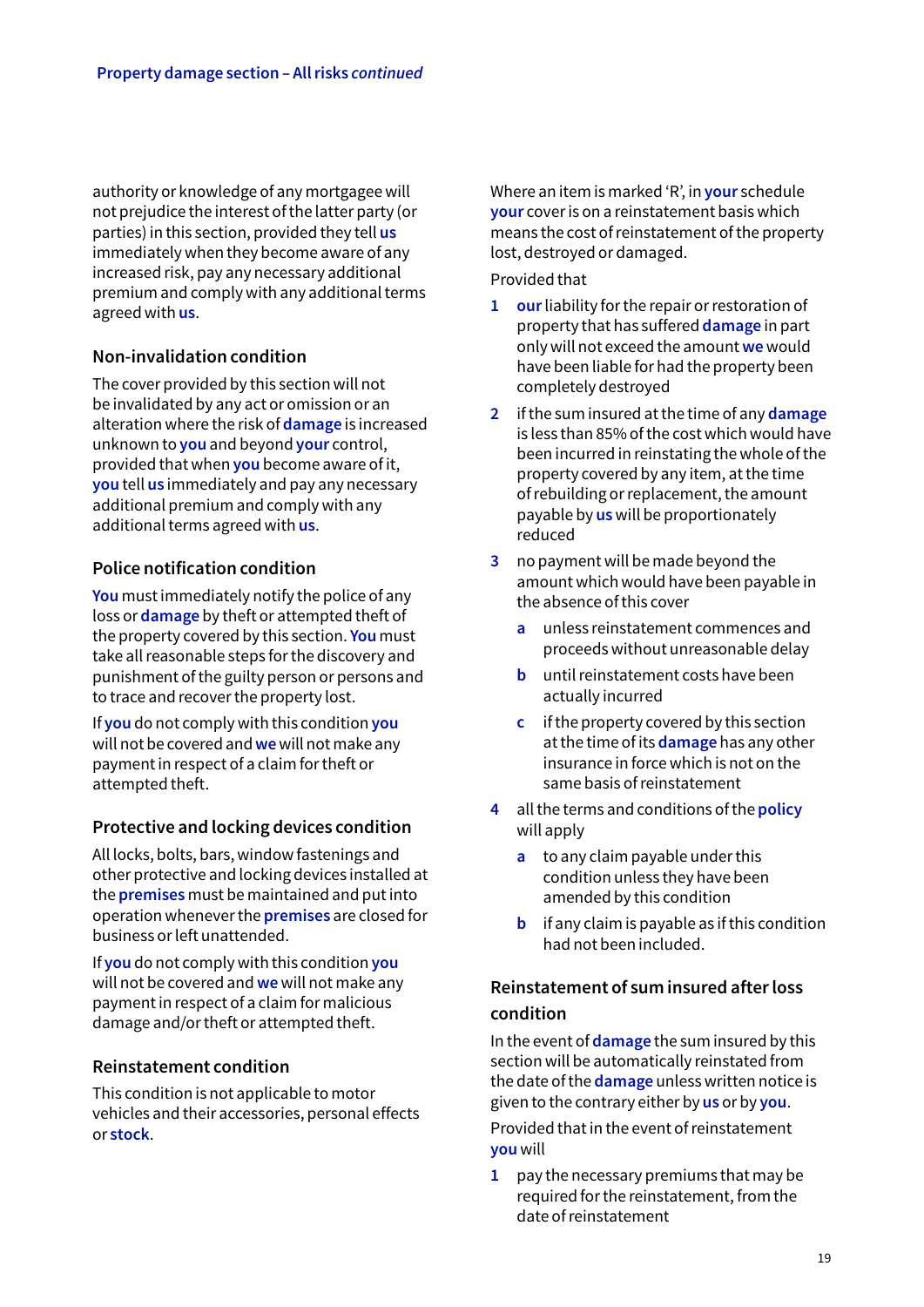**2** complete any additional risk improvements which **we** may reasonably require.

## **Rent condition**

Any cover on rent only applies if the **premises** or any part of them is unfit for occupation following **damage**.

The amount payable will not exceed the proportion of the sum insured on rent relating to the period necessary for reinstatement.

## **Security of premises condition**

If the cover provided by this section has been granted following a survey of **your premises**, **you** must not alter door and window fastenings and other security devices (except as may be provided for in any further protection endorsement shown in **your** schedule) without **our** written consent. In **your** own interest, **you** should give early notification of proposed changes so that if necessary a further survey can be completed.

If **you** do not comply with this condition, **you** will not be covered and **we** will not make any payment in respect of a claim for malicious damage and/or theft or attempted theft.

#### **Subrogation waiver condition**

In the event of a claim under this section **we** agree to waive any rights, remedies or relief to which **we** might have become entitled by subrogation against

- **1** any company standing in relation of parent to subsidiary (or subsidiary to parent) to **you**
- **2** any company which is a subsidiary of a parent company of which **you** are a subsidiary in each case as defined by current law at the time of the **damage**.

## **Transfer of interest condition**

If at the time of **damage you** have entered into a contract to sell **your** interest in any **building(s)** covered by this section and the sale has not but subsequently completes, the purchaser will have the full protection of this section on exchange of contracts, provided the **building(s)** 

are not covered by any other insurance arranged by the purchaser.

#### **Unoccupied buildings condition**

The following must be complied with

- **1 You** must tell **us** as soon as **you** become aware
	- **a** of any buildings or portions of buildings at the **premises** becoming **unoccupied**  or **unoccupied** buildings or portions of **unoccupied** buildings at the **premises**  becoming occupied and **you** agree to
		- **i** pay any necessary additional premium as may be required by **us**
		- **ii** complete any additional risk improvements which **we** may reasonably require
	- **b** of any **damage** to the **unoccupied**  buildings or **unoccupied** portions of buildings whether the **damage** is covered or not
- **2** In respect of **unoccupied** buildings or **unoccupied** portions of buildings, **you** must ensure that
	- **a** the buildings are inspected internally and externally at least once a week by **you** or on **your** behalf and a written record of the inspection is maintained by **you**
	- **b** all refuse and waste materials are removed from the interior of the buildings and removed from the **premises**
	- **c you** will secure the **premises** and put all protective, locking devices and any alarm protection in effective operation
	- **d** gas, water and electricity services (except electricity supply to maintain any fire or intruder alarm systems) and any fuel supplies are permanently shut off at the switch or stopcock where they enter the buildings (or in the case of individual flats or portions of a building, where they enter the flat or **unoccupied** part of the building)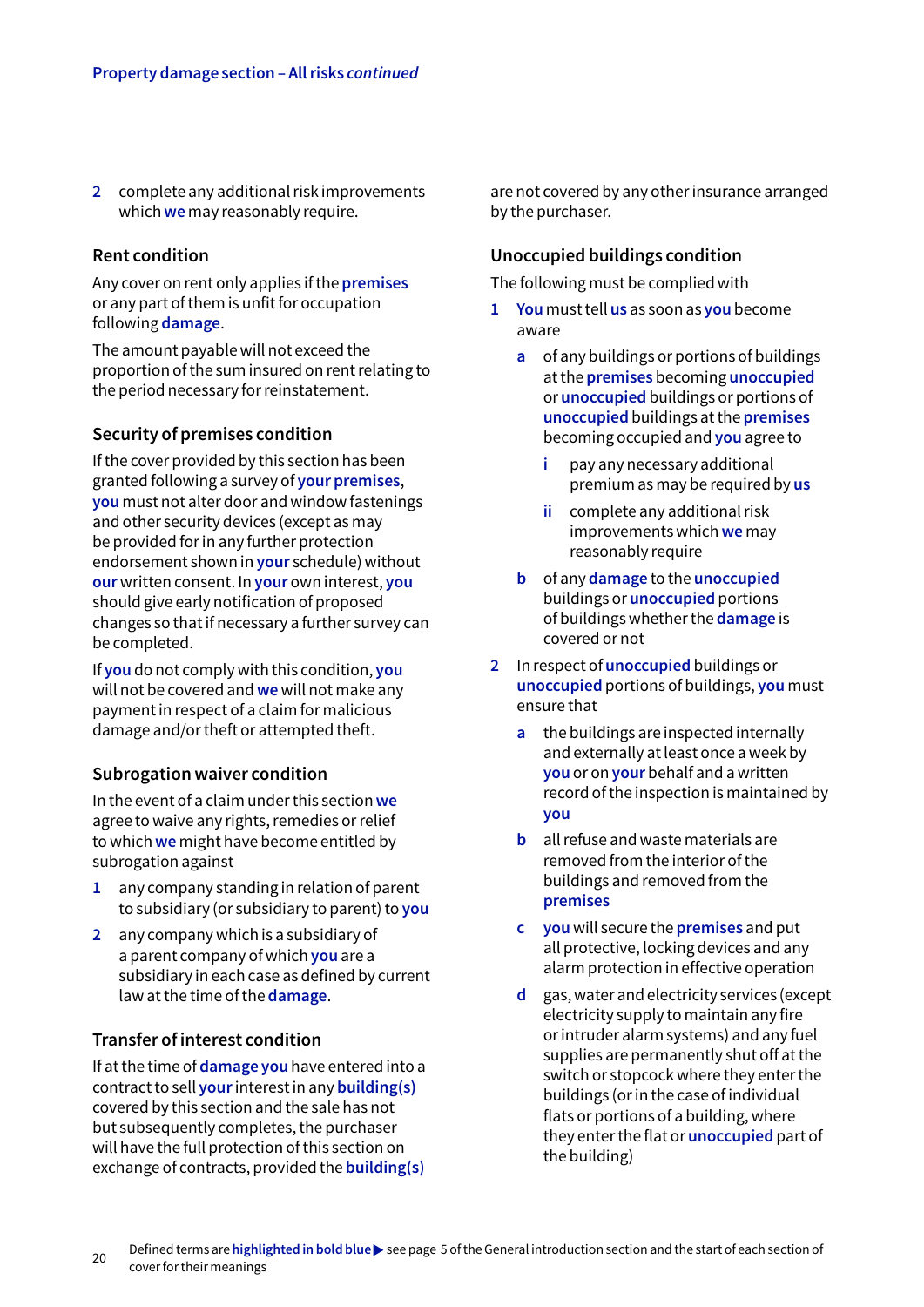- **e you** implement any additional protections that **we** may require within the time scale **we** specify
- **f** all **damage** to the **premises** must be rectified immediately
- **g** letterboxes must be sealed
- **h** the final exit door of the building(s) must be secured as follows
	- **i** timber doors must be fitted with an appropriate mortice deadlock which has 5 or more levers and/or conforms to British Standards BS 3621 or European Norm EN 1303 together with a matching metal box striking plate, installed in accordance with the manufacturer's recommendations
	- **ii** aluminium doors must be fitted with integral cylinder key operated mortice deadlocks to EN 1303
	- **iii** UPVC doors must be fitted with key operated multi-point locking devices incorporating swinging/claw locking bolts
	- **iv** the first closing leaf of double leaf doors must be fitted internally with bolts top and bottom.

If **you** do not comply with this condition **you** will not be covered and **we** will not make any payment in respect of a claim for fire and/or explosion and/or malicious damage and/or theft or attempted theft.

## **Workmen's condition**

Joiners and other tradesmen are allowed in or on the **premises** covered by this section to make repairs or minor structural alterations without prejudice to this insurance, provided that if the repairs or minor structural alterations involve the use of heat, **you** must comply with the Hot work permit system condition if applicable.

## **Specific section conditions and covers**

The following conditions and covers only apply if shown in **your** schedule.

**You** must comply with the following conditions to have the full protection of **your policy**. Conditions may specify circumstances whereby non-compliance will mean that **you** will not receive payment for a claim. However, **you** will be covered and **we** will pay **your** claim if **you** are able to prove that the non-compliance with these conditions could not have increased the risk of the loss which actually occurred in the circumstances in which it occurred.

## **1 Day one average cover**

Subject to the following special conditions, the amount payable for property under sums insured marked 'DA' in **your** schedule will be calculated as reinstatement of the **damage** to the property.

For this purpose, reinstatement means

- **1** the rebuilding or replacement of damaged property, which provided **our** liability is not increased may be completed
	- **a** in any manner suitable to **your** requirements
	- **b** upon another site
- **2** the repair or restoration of **damaged**  property

to a condition equivalent to or the same as but no better or more extensive than its condition when new.

**You** have stated in writing the **declared value** shown in **your** schedule, for each item insured and the premium has been calculated accordingly.

Special conditions applicable to Day one average cover

**1** At the start of each **period of insurance you** must tell **us** the **declared value** of each item insured. Without this declaration the last amount declared by **you** will be taken as the **declared value** which will be adjusted for inflation for the next **period of insurance**.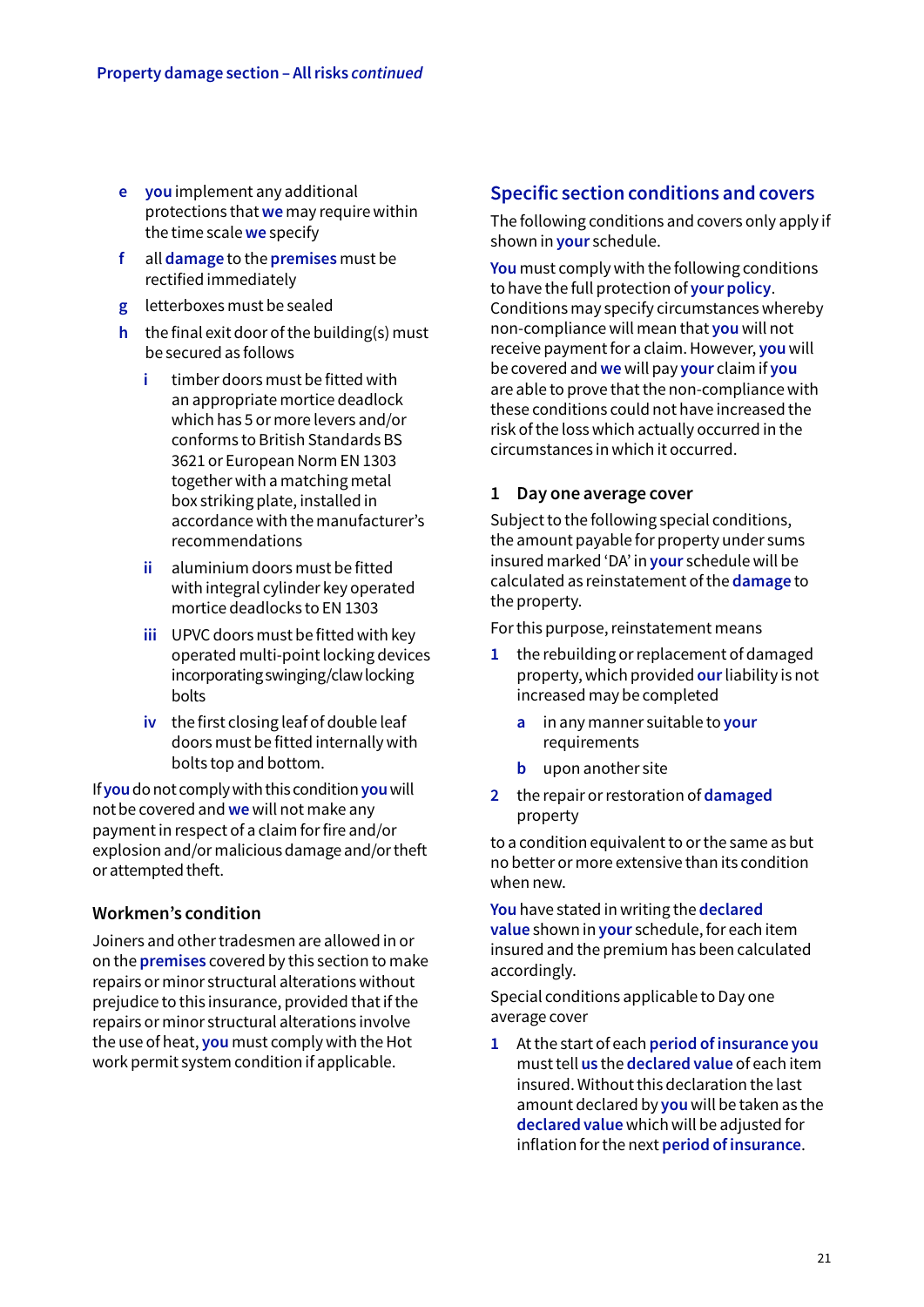- **2** If at the time of **damage** the **declared value** of the property covered by any item is less than the cost of reinstatement at the start of the **period of insurance**, **our** liability for any **damage** will be proportionately reduced and will be limited to the proportion that the **declared value** bears to the cost of reinstatement.
- **3 Our** liability for the repair or restoration of property damaged in part only, will not exceed the amount which would have been paid had the property been completely destroyed.
- **4** No payment will be made beyond the amount that would have been payable in the absence of this Day one average cover condition
	- **a** unless reinstatement starts and proceeds without unreasonable delay
	- **b** until the cost of reinstatement has been incurred
	- **c** if the property covered by this section at the time of the **damage** is insured by any other insurance which is not upon the same basis of reinstatement.

If **you** do not comply with Special condition **4** above or **you** decide not to reinstate the property insured in a condition equal to but not better or more extensive than its condition when new, then this cover is cancelled and **our** and **your** rights and liabilities in respect of the **damage** will be subject to the following Condition of average (under insurance).

Condition of average (under insurance) The cover for each item is deemed to be subject to average i.e. if the property at the time of **damage** is valued at more than 115% of the **declared value** stated in **your** schedule then **you** will be considered as self insured for the difference and will be responsible for a proportionate share of the loss.

## **2 Stock declaration condition**

The premium for any item in **your** schedule where the sum insured is marked 'D', is provisional and subject to adjustment as below.

Within 30 days of the end of each calendar month **you** will declare to **us** the value of the property on the last day of that month. If a declaration is not given, **you** will be deemed to have declared the sum insured as the value.

On the expiry of each **period of insurance** the actual premium will be calculated at the rate applicable on the total of the amounts declared divided by the number of the declarations, where a declaration is not received the sum insured will be used. If the actual premium is greater than the provisional premium **you** will pay the difference to **us**. If it is less **we** will pay the difference to **you**.

The sum insured will not be reduced by the amount of any loss. **You** will have to pay an appropriate extra premium on the amount of the loss from the date of the loss until the expiry of the **period of insurance**.

For cover to apply every insurance on such property covering **damage** must be on a similar basis of declaration adjustment.

## **3 Subsidence cover**

If this cover is shown as covered in **your** schedule, the Subsidence exclusion under the heading 'What is not covered' does not apply.

**We** will cover **you** for **damage** to the property insured caused by subsidence, ground heave or landslip of any part of the site on which the **building(s)** stands,

but **we** will not cover

- **1** the **excess** shown in **your** schedule for each and every claim in respect of each separate **premises**
- **2 damage** to yards, car parks, roads, pavements, walls, gates and fences unless also affecting a building covered under this section which is also damaged at the same time by the same cause
- **3 damage** caused by or consisting of
	- **a** the normal settlement or bedding down of new structures
	- **b** the settlement or movement of made-up ground
	- **c** coastal or river erosion
	- **d** defective design or workmanship or the use of defective materials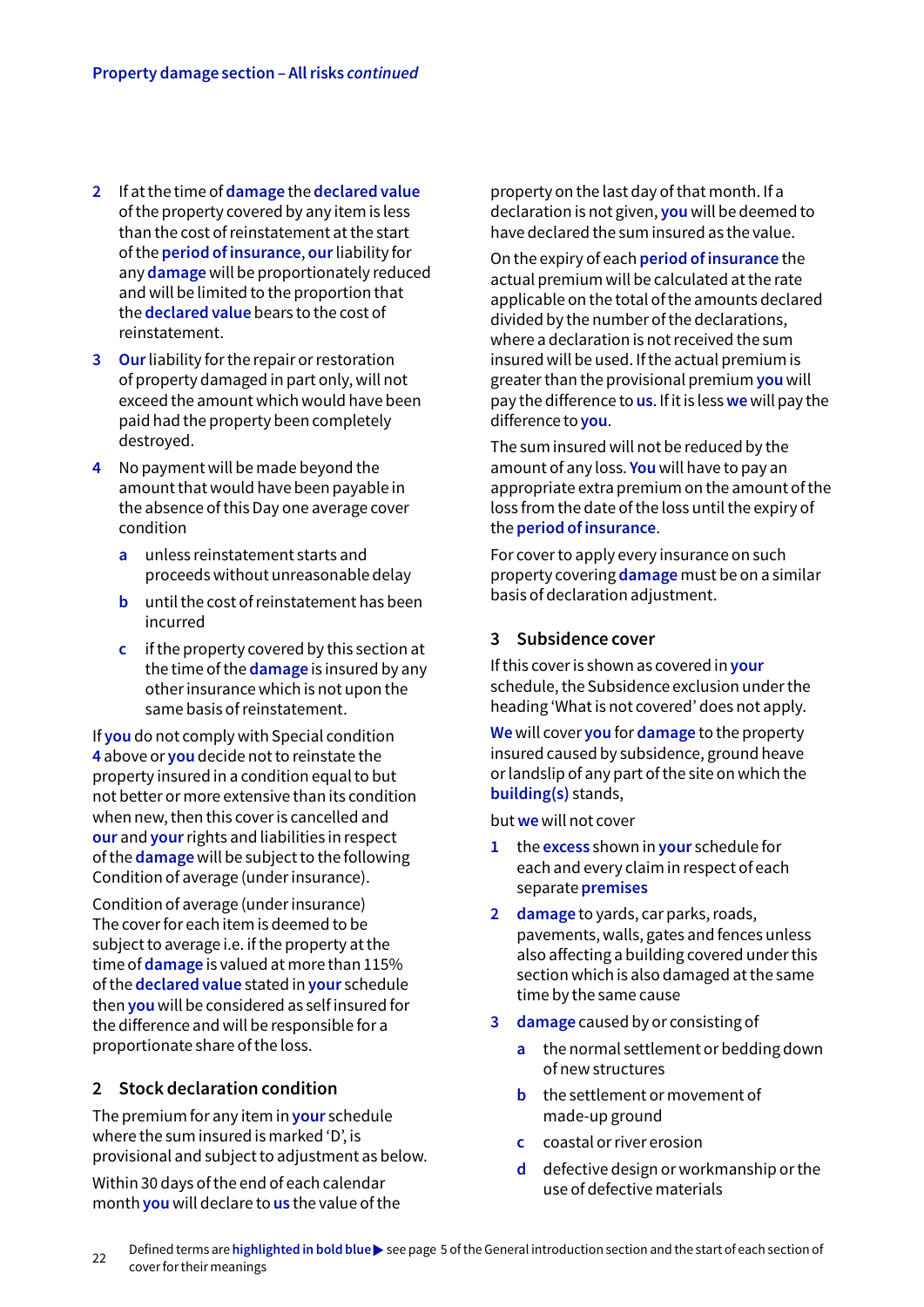- **e** fire, subterranean fire, explosion, earthquake or the escape of water from any tank, apparatus or pipe
- **4 damage** which originated before the start of this cover
- **5 damage** resulting from
	- **a** demolition, construction, structural alteration or repair of any property
	- or
	- **b** ground works or excavation
	- at the **premises**.

Special conditions applicable to the Subsidence cover

**1 You** must notify **us** as soon as possible if **you** become aware of any demolition, ground works, excavation or construction being carried out on any adjoining site and **we** will then have the right to vary the terms or cancel the cover.

If **you** do not comply with this condition **you** will not be covered and **we** will not make any payment in respect of a claim for subsidence, ground heave or landslip.

## **4 Deep fat frying condition**

**You** must ensure that

- **1** all deep fat frying equipment must be fitted with
	- **a** a fully functioning thermostat to prevent the temperature of cooking oils or fats rising above 205 degrees centigrade or the manufacturer's maximum temperature if less than 205 degrees centigrade
	- **b** a separate fully functioning high temperature limit control of a non-selfresetting type to shut off the heat source should the temperature of the fat exceed 205 degrees centigrade
- **2** a means for the emergency shutdown of power fuel supply and the extraction system of all cooking equipment must be provided. The emergency shutdown must be clearly labelled, easily accessible and safely located
- **3** all deep fat frying equipment including flues and exhaust ducting must be securely fixed and free from contact with combustible material. The exhaust ducting must be constructed of and supported by galvanised or stainless steel materials with watertight seams and joints
- **4** a fire blanket must be situated in the cooking area and must be in such a position where it can be safely reached in the event of fire
- **5** a 6 litre Class F wet chemical fire extinguisher must be situated where it is easily accessible in the vicinity of any deep fat frying equipment and must be maintained under an annual service contract with a British Approvals for Fire Equipment (BAFE) registered contractor
- **6** all extraction hoods, canopies, filters and grease traps must be cleaned at least once every 7 days and a written record must be kept by **you** detailing each cleaning activity
- **7** all internal surfaces of all ducting and extraction motors must be cleaned at least once every 12 months by a specialist contractor who is accredited by the British Engineering Services Association (BESA) complying with the standards laid down by BESA 'Technical Report (TR) 19 Internal cleanliness of ventilation systems'
- **8** all oily and greasy waste and cloths must be kept in metal bins with close fitting metal lids and removed from the buildings at the end of each working day and from the **premises** at least once a week
- **9** where fire suppression equipment is fitted
	- **a** the installation must be maintained annually under contract by the equipment manufacturer or their appointed approved contractors
	- **b** the installation must have both manual and automatic operation and it must automatically shut down the heat supply and extraction system on activation
	- **c** the installation must be recharged and fully operational within 48 hours following activation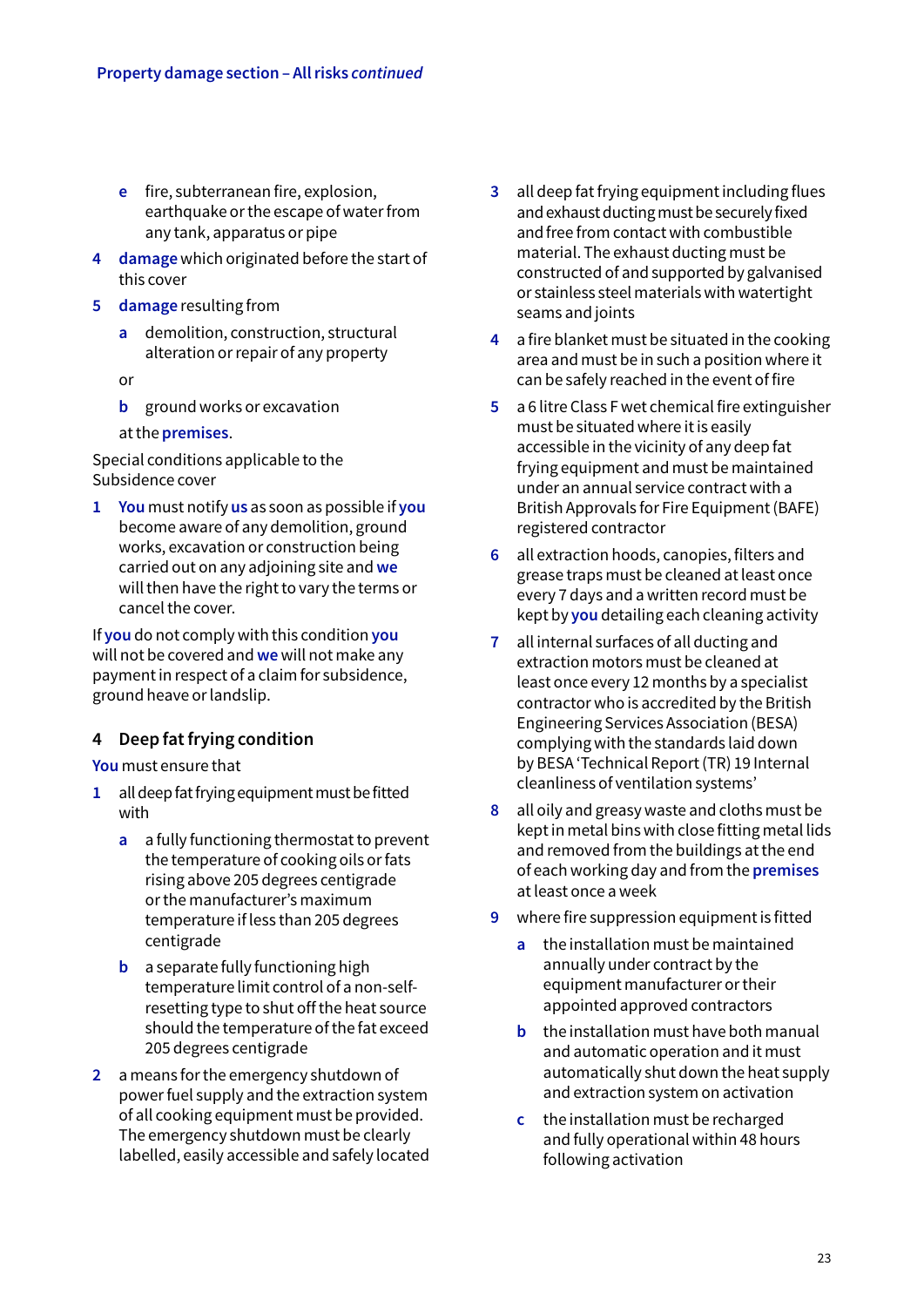**10** the connection of the deep fat frying equipment to the power or gas supply must be carried out either by the supplier, manufacturer or by a GAS SAFE registered contractor for gas or an National Inspection Council for Electrical Installation Contracting (NICEIC), Electrical Contractors Association (ECA) or SELECT (Scotland only) registered contractor for electrical power supplies.

If **you** do not comply with this condition **you** will not be covered and **we** will not make any payment in respect of a claim for fire and/or explosion.

## **5 No smoking condition**

**You** must ensure that

- **1** smoking is not permitted in enclosed or substantially enclosed buildings and standard no smoking notices must be displayed in prominent positions
- **2** any outside area designated for smoking must be kept clear of combustible materials and provisions must be made for the extinguishment of lighted materials.

If **you** do not comply with this condition **you** will not be covered and **we** will not make any payment in respect of a claim for fire and/or explosion.

## **6 Hot work permit system condition**

**You** must ensure that for any construction, maintenance, repair or activity at the **premises**, to the plant or equipment which involves the application of heat, **you** must enforce a hot work permit system under which **you** must ensure that prior to any work commencing, the contractor employed to complete the work completes and signs a hot work permit which is available upon request from **us**.

If **you** do not comply with this condition **you** will not be covered and **we** will not make any payment in respect of a claim for fire and/or explosion.

## **7 Waste condition**

**You** must ensure that

- **1** all oily or greasy waste and cloths must be kept in metal bins with close fitting metal lids and removed from the buildings at the end of each working day and from the **premises** at least once a week
- **2** all other trade refuse must be swept up and removed daily from the buildings and from the **premises** at least once a week.

If **you** do not comply with this condition **you** will not be covered and **we** will not make any payment in respect of a claim for fire and/or explosion.

## **8 Alarm condition**

For cover to operate in respect of **damage** following entry or attempted entry to or exit from the **alarmed buildings** by forcible and violent means **you** must ensure that the following must be complied with

- **1** the **alarmed buildings** are protected by an **intruder alarm system** designed, installed and maintained to British Standard BS 4737 or European Norm EN 50131 including, where stipulated by **us** or the local police authority, British Standard BS8243 for installation of intruder alarm systems designed to generate confirmed alarms
- **2** the intruder alarm installation and maintenance company must be both
	- **a** a member of an alarm inspectorate which is accredited by the United Kingdom Accreditation Service (UKAS) to EN 45011 or EN 45012

and

- **b** accredited and operate a quality management system in accordance with EN International Organization for Standardization (ISO) 9000
- **3** the **intruder alarm system** must be maintained in full and efficient working order under a contract to provide both corrective and preventative maintenance, as per the requirements of BS 4737 or EN 50131 with the installing company or such other company as agreed with **us**. Where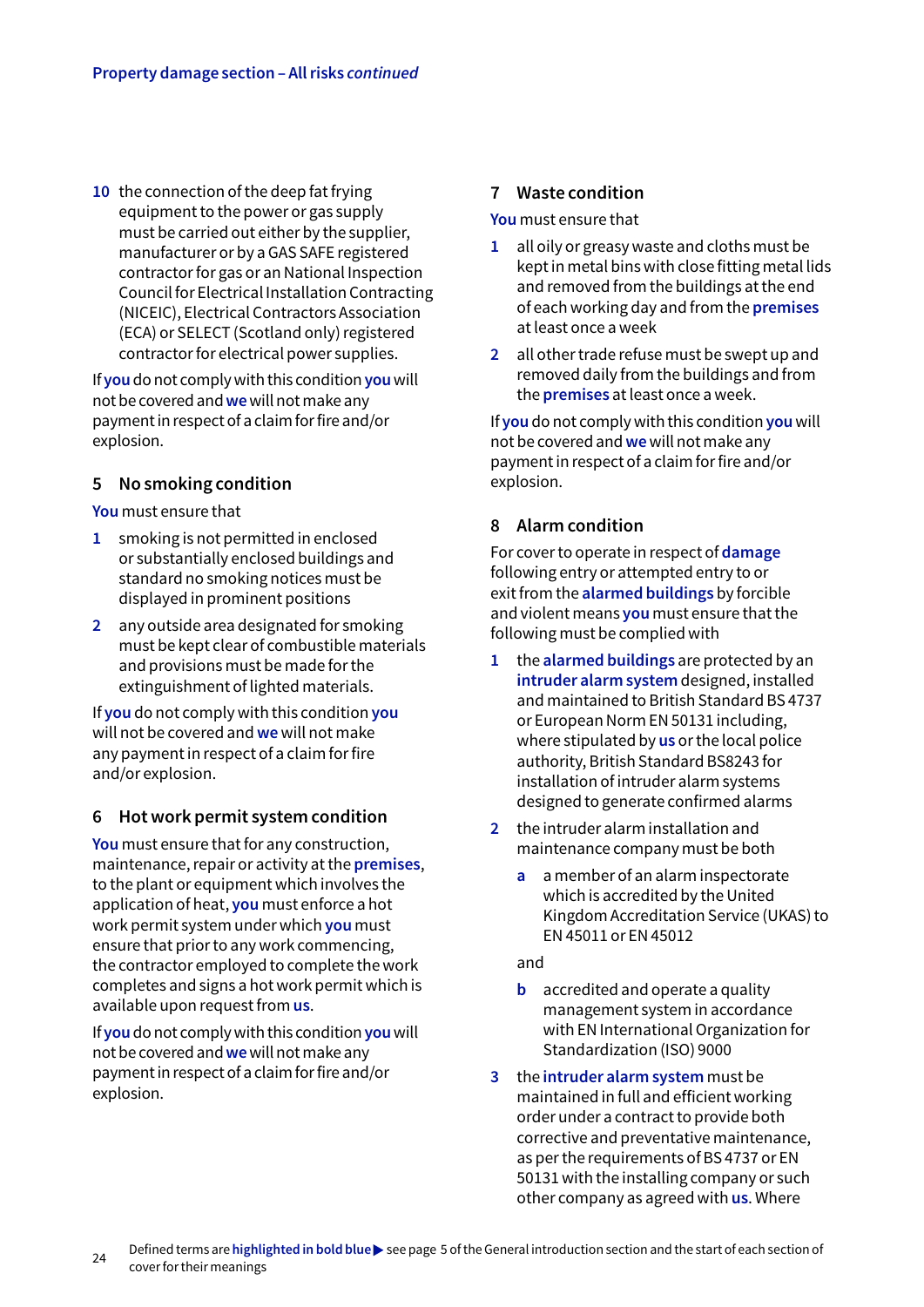remote alarm signalling is required, the signal transmission must be transmitted to an alarm-receiving centre fully compliant with BS 5979 and operated by a company accredited and operating to a quality management system in accordance with EN ISO 9000

- **4** no alteration to or substitution of
	- **a** any part of the **intruder alarm system**
	- **b** the maintenance contract
	- **c** the structure of the **alarmed buildings** or changes to their layout which would affect the effectiveness of the **intruder alarm system**
	- **d** the procedures agreed with **us** for police or any other response to any activation of the **intruder alarm system**

be made without **our** written agreement

- **5** the **alarmed building** will not be left unattended without **our** agreement
	- **a** unless the **intruder alarm system** is set in its entirety with the means of communication used to transmit signals (including both alarm transmission systems for dual signalling systems) in full operation
	- **b** if the police have withdrawn their response to alarm activations

If the alarm system is not fully operative **you** must make arrangements for the **premises** to be attended until the **intruder alarm system** is fully operational

- **6 you** must keep all security codes for the **intruder alarm system** confidential and all codes and keys must be removed from the **premises** when they are left unattended
- **7 you** will appoint at least two **key holders** and give written details (which must be kept up to date) to the alarm company and either the police or the alarm-receiving centre

**8** in the event of notification of any activation of the **intruder alarm system** or interruption of means of communication, including one or both alarm transmission systems for dual signalling systems, during any period the **intruder alarm system** is set a **key holder** will attend the **premises** as soon as reasonably possible

If the alarm cannot be reset following the **key holder** attendance **you** must make arrangements for the **premises** to be attended until the **intruder alarm system** is fully operational

- **9** in the event of **you** receiving any notification
	- **a** that the police attendance in response to alarm signals or calls from the **intruder alarm system** may be withdrawn, or the level of response reduced or delayed
	- **b** from a local authority or magistrate imposing any requirement for abatement of nuisance
	- **c** that the **intruder alarm system** cannot be returned to or maintained in full working order

**You** will tell **us** as soon as possible but in any event within 7 days and comply with any subsequent requirements stipulated by **us**.

If **you** do not comply with this condition **you** will not be covered and **we** will not make any payment in respect of a claim for malicious damage and/or theft or attempted theft.